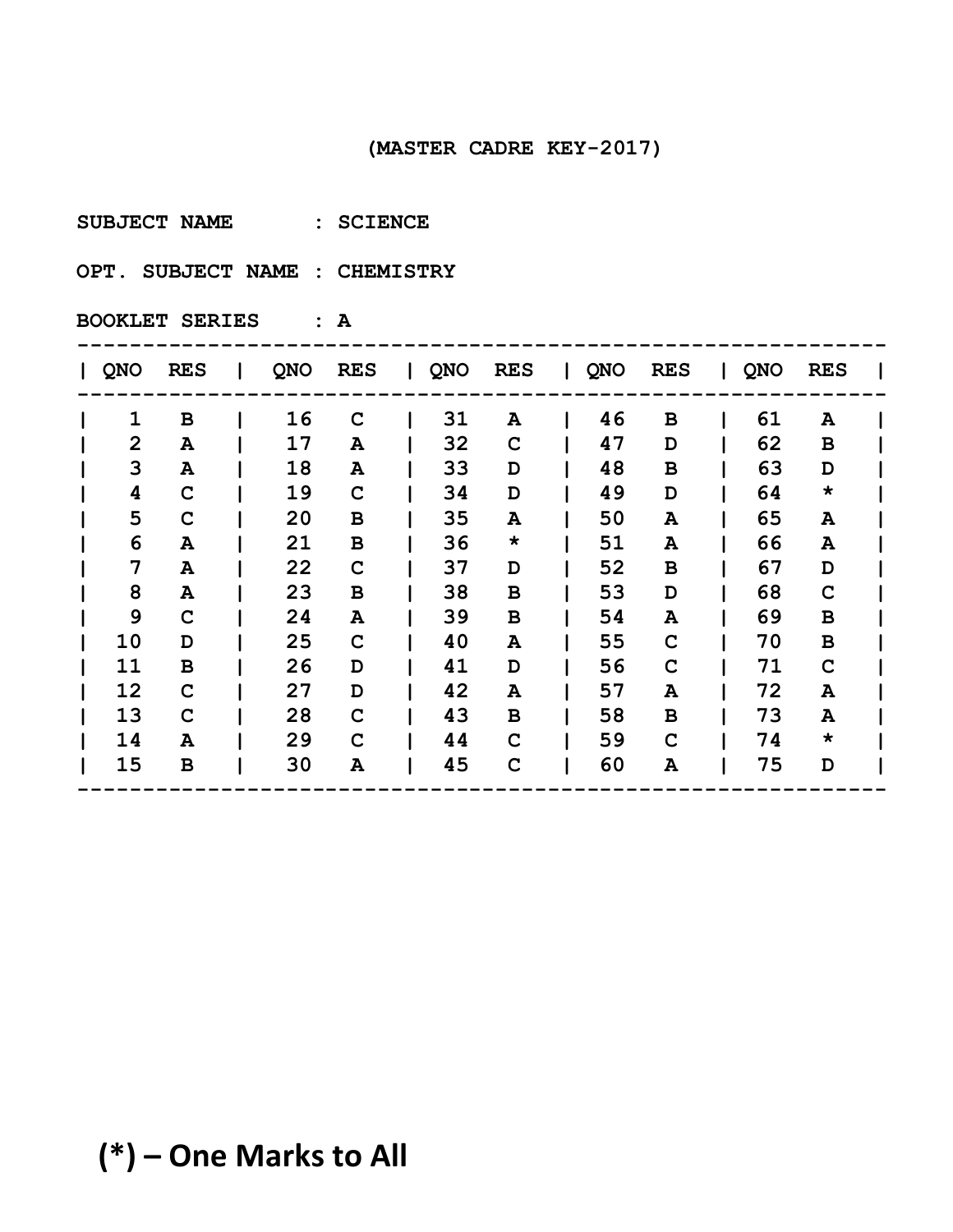**SUBJECT NAME : SCIENCE** 

**OPT. SUBJECT NAME : CHEMISTRY** 

| <b>QNO</b>     | <b>RES</b>  | QNO | <b>RES</b>  | $\mathbf{I}$ | QNO | <b>RES</b>  | <b>QNO</b> | <b>RES</b>  | QNO | <b>RES</b>   |  |
|----------------|-------------|-----|-------------|--------------|-----|-------------|------------|-------------|-----|--------------|--|
| $\mathbf{1}$   | $\mathbf C$ | 16  | D           |              | 31  | D           | 46         | $\star$     | 61  | C            |  |
| $\overline{2}$ | В           | 17  | A           |              | 32  | Α           | 47         | Α           | 62  | C            |  |
| 3              | $\mathbf B$ | 18  | $\star$     |              | 33  | Α           | 48         | A           | 63  | A            |  |
| 4              | $\mathbf C$ | 19  | D           |              | 34  | в           | 49         | D           | 64  | A            |  |
| 5              | в           | 20  | В           |              | 35  | D           | 50         | $\mathbf C$ | 65  | A            |  |
| 6              | A           | 21  | B           |              | 36  | A           | 51         | B           | 66  | $\mathbf C$  |  |
| 7              | $\mathbf C$ | 22  | Α           |              | 37  | C           | 52         | $\mathbf B$ | 67  | D            |  |
| 8              | D           | 23  | D           |              | 38  | $\mathbf C$ | 53         | $\mathbf C$ | 68  | $\, {\bf B}$ |  |
| 9              | D           | 24  | A           |              | 39  | A           | 54         | A           | 69  | $\mathbf C$  |  |
| 10             | C           | 25  | B           |              | 40  | B           | 55         | A           | 70  | $\mathbf C$  |  |
| 11             | C           | 26  | $\mathbf C$ |              | 41  | $\mathbf C$ | 56         | $\star$     | 71  | A            |  |
| 12             | A           | 27  | C           |              | 42  | A           | 57         | D           | 72  | В            |  |
| 13             | A           | 28  | B           |              | 43  | A           | 58         | B           | 73  | $\mathbf C$  |  |
| 14             | C           | 29  | D           |              | 44  | B           | 59         | A           | 74  | A            |  |
| 15             | D           | 30  | B           |              | 45  | D           | 60         | A           | 75  | A            |  |
|                |             |     |             |              |     |             |            |             |     |              |  |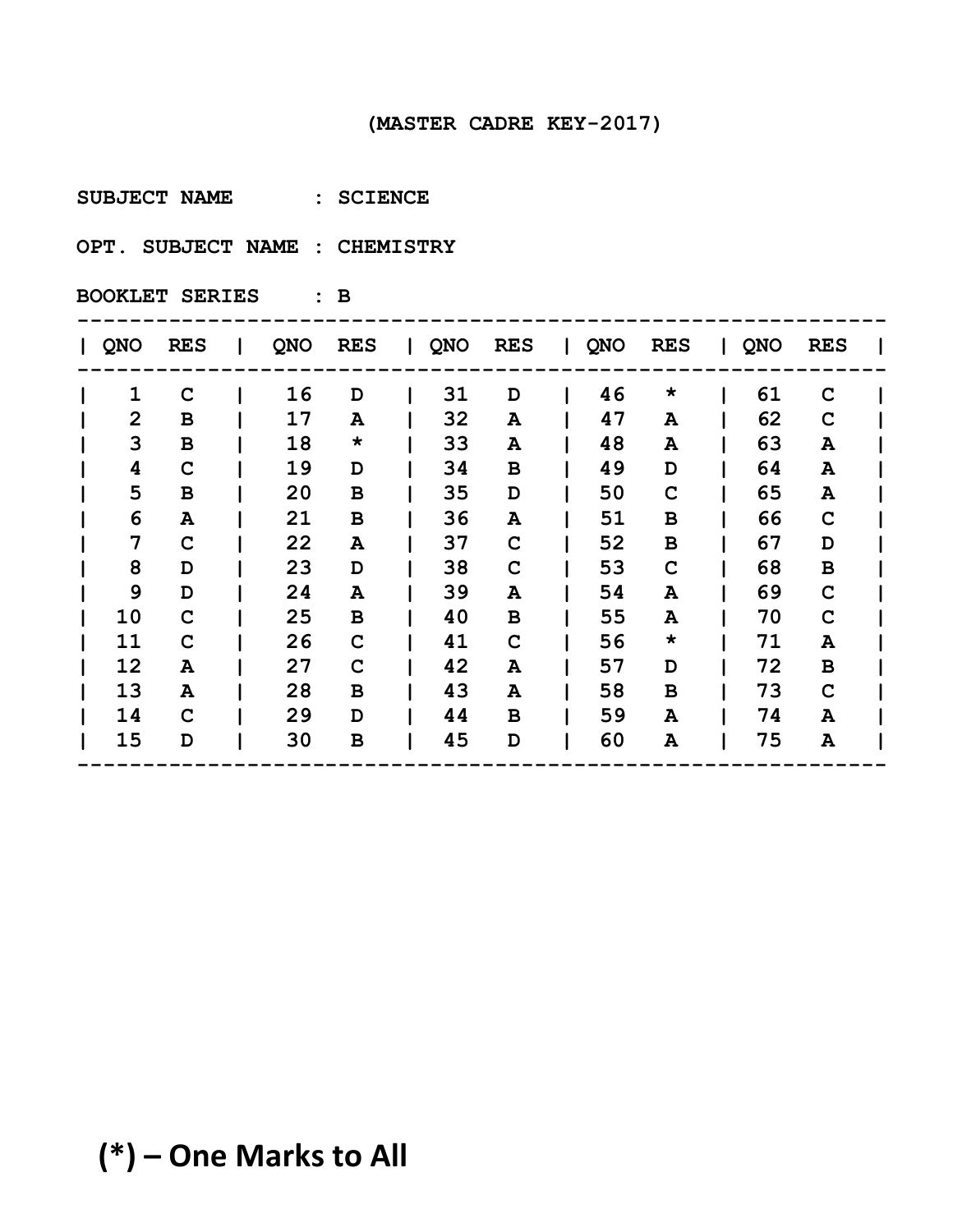**SUBJECT NAME : SCIENCE** 

**OPT. SUBJECT NAME : CHEMISTRY** 

| <b>QNO</b>     | <b>RES</b>  | QNO | <b>RES</b>  | $\mathbf{L}$ | <b>QNO</b> | <b>RES</b>  | QNO | <b>RES</b>   | QNO | <b>RES</b>  |  |
|----------------|-------------|-----|-------------|--------------|------------|-------------|-----|--------------|-----|-------------|--|
| $\mathbf{1}$   | $\mathbf C$ | 16  | $\mathbf C$ |              | 31         | $\star$     | 46  | A            | 61  | $\mathbf C$ |  |
| $\overline{2}$ | C           | 17  | A           |              | 32         | D           | 47  | $\mathbf B$  | 62  | A           |  |
| 3              | B           | 18  | A           |              | 33         | B           | 48  | $\mathbf C$  | 63  | A           |  |
| 4              | D           | 19  | В           |              | 34         | Α           | 49  | A            | 64  | $\mathbf C$ |  |
| 5              | B           | 20  | D           |              | 35         | A           | 50  | A            | 65  | D           |  |
| 6              | D           | 21  | $\star$     |              | 36         | $\mathbf C$ | 51  | $\mathbf C$  | 66  | D           |  |
| 7              | Α           | 22  | A           |              | 37         | $\mathbf C$ | 52  | $\, {\bf B}$ | 67  | A           |  |
| 8              | Α           | 23  | A           |              | 38         | Α           | 53  | $\, {\bf B}$ | 68  | $\star$     |  |
| 9              | B           | 24  | D           |              | 39         | A           | 54  | $\mathbf C$  | 69  | D           |  |
| 10             | D           | 25  | $\mathbf C$ |              | 40         | Α           | 55  | B            | 70  | В           |  |
| 11             | Α           | 26  | B           |              | 41         | $\mathbf C$ | 56  | A            | 71  | $\mathbf B$ |  |
| 12             | $\mathbf C$ | 27  | B           |              | 42         | D           | 57  | $\mathbf C$  | 72  | A           |  |
| 13             | $\mathbf C$ | 28  | $\mathbf C$ |              | 43         | B           | 58  | D            | 73  | D           |  |
| 14             | A           | 29  | A           |              | 44         | C           | 59  | D            | 74  | A           |  |
| 15             | B           | 30  | A           |              | 45         | $\mathbf C$ | 60  | $\mathbf C$  | 75  | В           |  |
|                |             |     |             |              |            |             |     |              |     |             |  |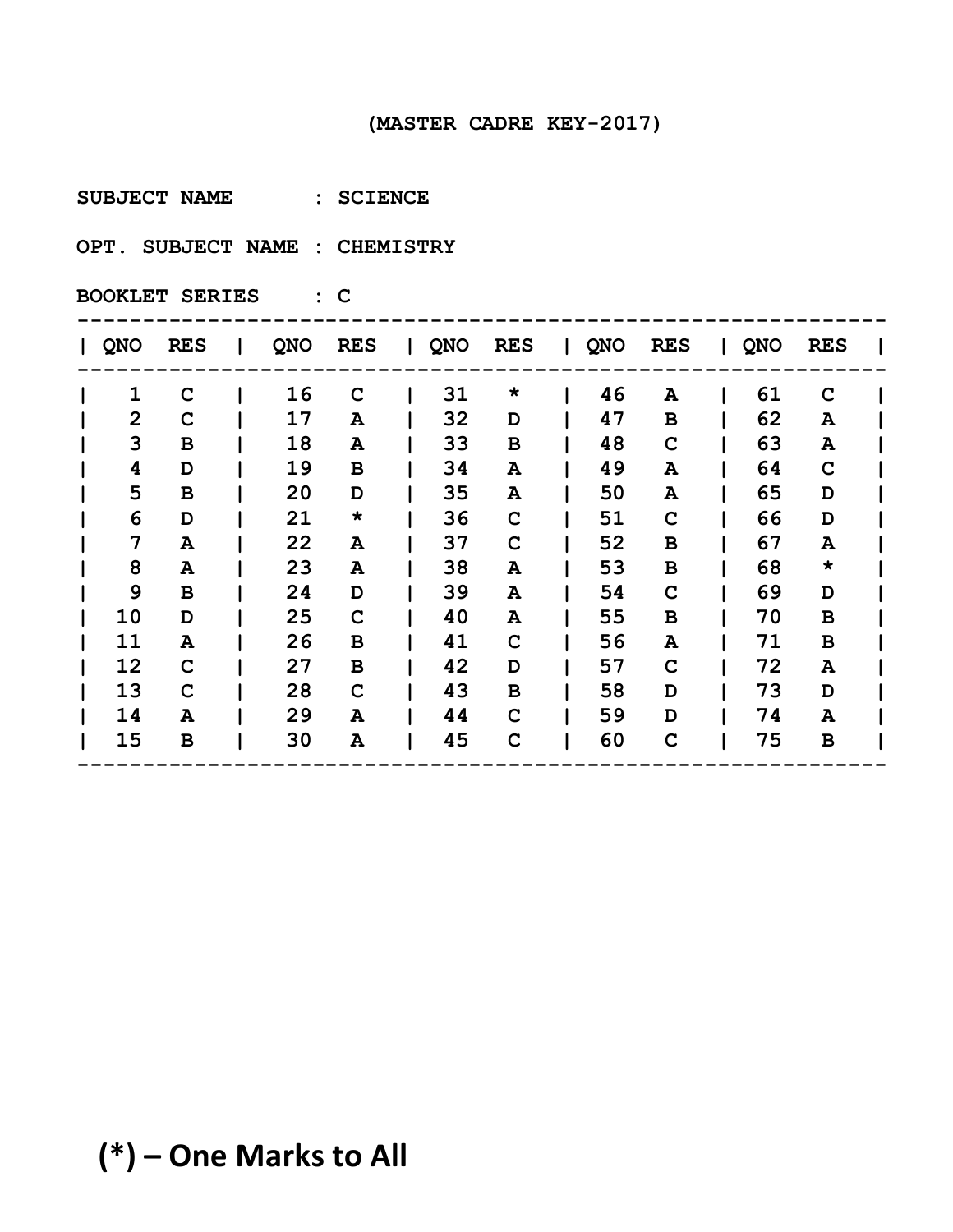**SUBJECT NAME : SCIENCE** 

**OPT. SUBJECT NAME : CHEMISTRY** 

| <b>QNO</b>     | <b>RES</b>   | <b>QNO</b> | <b>RES</b>  | $\mathbf{L}$ | QNO | <b>RES</b>  | QNO | <b>RES</b>      | QNO | <b>RES</b>   |  |
|----------------|--------------|------------|-------------|--------------|-----|-------------|-----|-----------------|-----|--------------|--|
| $\mathbf{1}$   | A            | 16         | A           |              | 31  | B           | 46  | $\star$         | 61  | A            |  |
| $\overline{2}$ | D            | 17         | A           |              | 32  | $\mathbf C$ | 47  | D               | 62  | $\mathbf B$  |  |
| 3              | C            | 18         | A           |              | 33  | в           | 48  | $\mathbf B$     | 63  | D            |  |
| 4              | B            | 19         | $\mathbf C$ |              | 34  | Α           | 49  | $\, {\bf B}$    | 64  | A            |  |
| 5              | $\, {\bf B}$ | 20         | D           |              | 35  | C           | 50  | A               | 65  | C            |  |
| 6              | C            | 21         | $\mathbf B$ |              | 36  | D           | 51  | D               | 66  | $\mathbf C$  |  |
| 7              | A            | 22         | $\mathbf C$ |              | 37  | D           | 52  | ${\bf A}$       | 67  | A            |  |
| 8              | A            | 23         | $\mathbf C$ |              | 38  | C           | 53  | $\, {\bf B}$    | 68  | $\, {\bf B}$ |  |
| 9              | $\star$      | 24         | A           |              | 39  | C           | 54  | $\mathbf C$     | 69  | C            |  |
| 10             | D            | 25         | В           |              | 40  | A           | 55  | $\mathbf C$     | 70  | A            |  |
| 11             | В            | 26         | $\mathbf C$ |              | 41  | Α           | 56  | $\, {\bf B} \,$ | 71  | Α            |  |
| 12             | A            | 27         | A           |              | 42  | C           | 57  | D               | 72  | В            |  |
| 13             | $\mathbf{A}$ | 28         | A           |              | 43  | D           | 58  | B               | 73  | D            |  |
| 14             | C            | 29         | $\mathbf C$ |              | 44  | D           | 59  | D               | 74  | $\star$      |  |
| 15             | $\mathbf C$  | 30         | B           |              | 45  | A           | 60  | A               | 75  | A            |  |
|                |              |            |             |              |     |             |     |                 |     |              |  |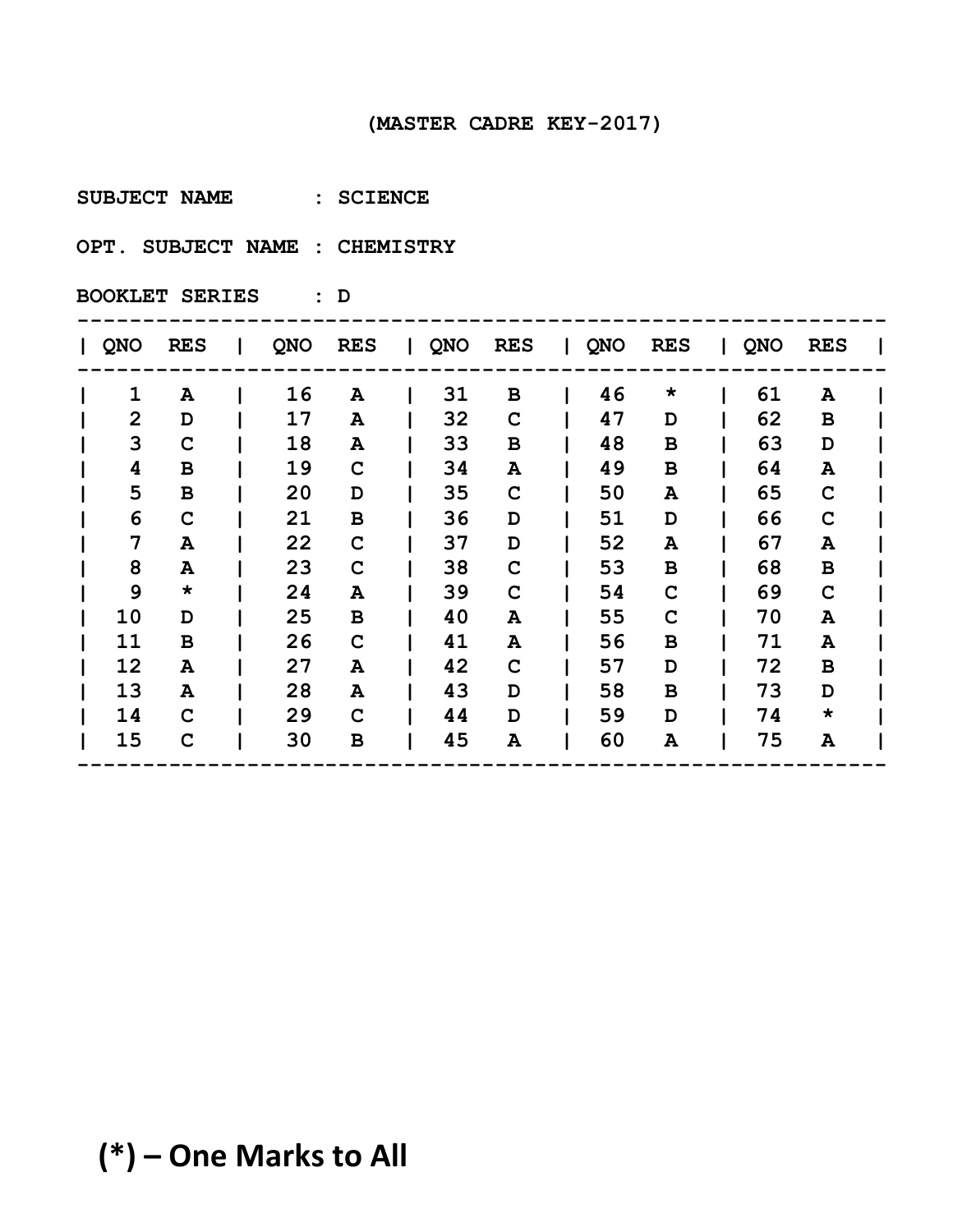**SUBJECT NAME : SCIENCE** 

**OPT. SUBJECT NAME : PHYSICS** 

**BOOKLET SERIES : A**

| <b>QNO</b>     | <b>RES</b>  | QNO | <b>RES</b>   | $\mathbf{I}$ | QNO | <b>RES</b>  | <b>QNO</b> | <b>RES</b>  | QNO | <b>RES</b>   |  |
|----------------|-------------|-----|--------------|--------------|-----|-------------|------------|-------------|-----|--------------|--|
| $\mathbf{1}$   | D           | 16  | $\mathbf C$  |              | 31  | B           | 46         | A           | 61  | A            |  |
| $\overline{2}$ | A           | 17  | D            |              | 32  | $\mathbf C$ | 47         | $\mathbf C$ | 62  | $\mathbf C$  |  |
| 3              | в           | 18  | D            |              | 33  | B           | 48         | A           | 63  | $\mathbf C$  |  |
| 4              | A           | 19  | $\mathbf C$  |              | 34  | B           | 49         | $\mathbf C$ | 64  | D            |  |
| 5              | в           | 20  | A            |              | 35  | A           | 50         | В           | 65  | $\mathbf C$  |  |
| 6              | C           | 21  | $\mathbf C$  |              | 36  | Α           | 51         | A           | 66  | $\, {\bf B}$ |  |
| 7              | D           | 22  | $\mathbf C$  |              | 37  | D           | 52         | D           | 67  | $\mathbf C$  |  |
| 8              | A           | 23  | Α            |              | 38  | A           | 53         | $\star$     | 68  | $\, {\bf B}$ |  |
| 9              | D           | 24  | D            |              | 39  | C           | 54         | $\mathbf B$ | 69  | A            |  |
| 10             | $\mathbf C$ | 25  | $\star$      |              | 40  | D           | 55         | В           | 70  | B            |  |
| 11             | A           | 26  | $\, {\bf B}$ |              | 41  | C           | 56         | $\mathbf C$ | 71  | A            |  |
| 12             | C           | 27  | A            |              | 42  | D           | 57         | A           | 72  | A            |  |
| 13             | D           | 28  | $\mathbf C$  |              | 43  | B           | 58         | B           | 73  | D            |  |
| 14             | D           | 29  | D            |              | 44  | A           | 59         | A           | 74  | $\mathbf C$  |  |
| 15             | D           | 30  | B            |              | 45  | A           | 60         | B           | 75  | D            |  |
|                |             |     |              |              |     |             |            |             |     |              |  |

# **(\*) – One Marks to All**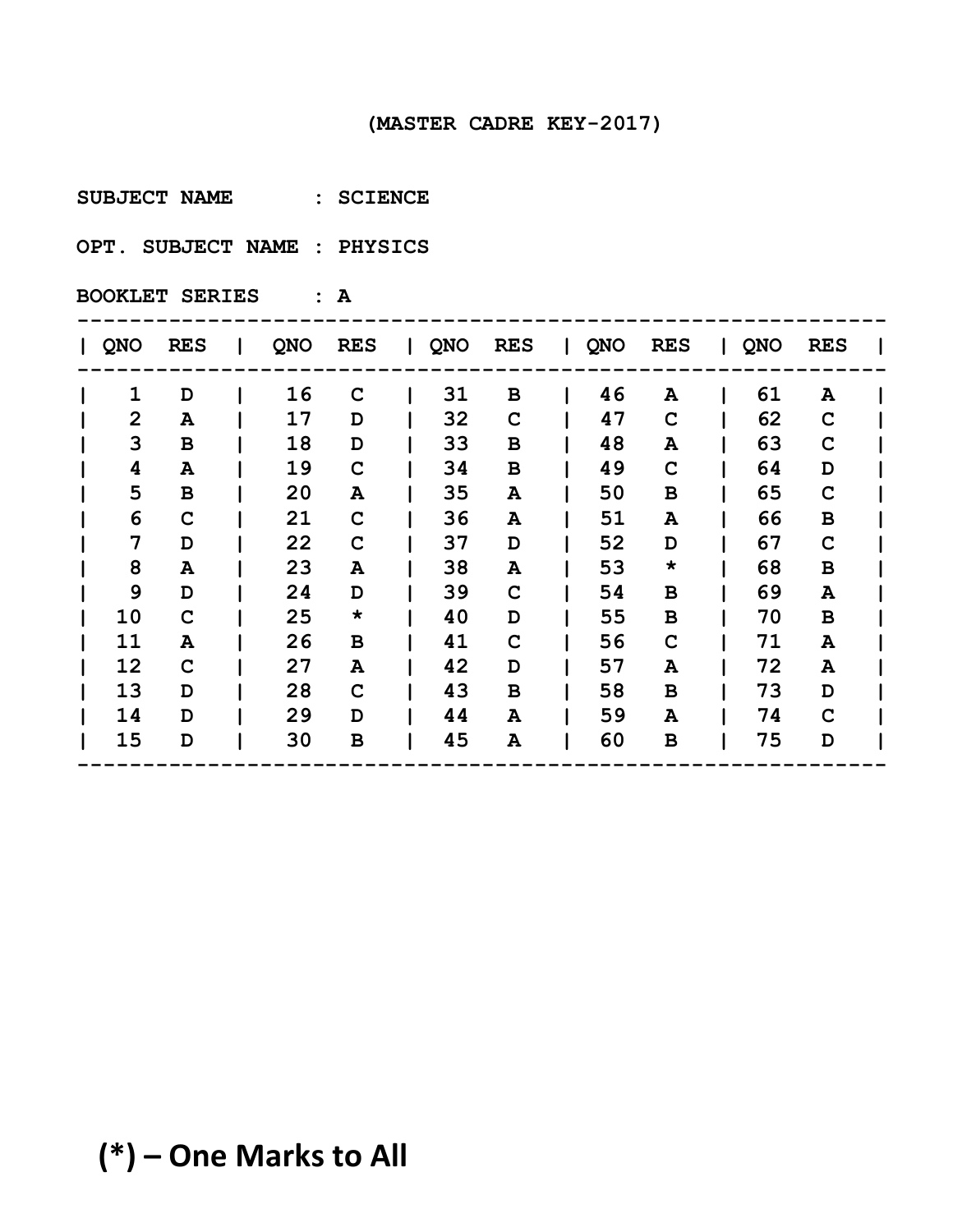**SUBJECT NAME : SCIENCE** 

**OPT. SUBJECT NAME : PHYSICS** 

| <b>QNO</b>     | <b>RES</b>  | QNO | <b>RES</b>   | $\mathbf{I}$ | QNO | <b>RES</b>  | $\mathbf{I}$ | <b>QNO</b> | <b>RES</b>  | QNO | <b>RES</b>  |  |
|----------------|-------------|-----|--------------|--------------|-----|-------------|--------------|------------|-------------|-----|-------------|--|
| $\mathbf{1}$   | D           | 16  | $\mathbf C$  |              | 31  | B           |              | 46         | $\mathbf B$ | 61  | D           |  |
| $\overline{2}$ | D           | 17  | D            |              | 32  | Α           |              | 47         | A           | 62  | $\mathbf C$ |  |
| 3              | D           | 18  | B            |              | 33  | Α           |              | 48         | $\mathbf B$ | 63  | D           |  |
| 4              | C           | 19  | B            |              | 34  | A           |              | 49         | A           | 64  | D           |  |
| 5              | D           | 20  | $\mathbf C$  |              | 35  | $\mathbf C$ |              | 50         | $\mathbf C$ | 65  | A           |  |
| 6              | D           | 21  | B            |              | 36  | A           |              | 51         | $\mathbf C$ | 66  | $\mathbf B$ |  |
| 7              | $\mathbf C$ | 22  | $\, {\bf B}$ |              | 37  | C           |              | 52         | D           | 67  | A           |  |
| 8              | A           | 23  | A            |              | 38  | В           |              | 53         | $\mathbf C$ | 68  | $\mathbf B$ |  |
| 9              | C           | 24  | Α            |              | 39  | A           |              | 54         | B           | 69  | $\mathbf C$ |  |
| 10             | C           | 25  | D            |              | 40  | D           |              | 55         | $\mathbf C$ | 70  | D           |  |
| 11             | A           | 26  | Α            |              | 41  | $\star$     |              | 56         | $\mathbf B$ | 71  | A           |  |
| 12             | D           | 27  | C            |              | 42  | B           |              | 57         | A           | 72  | D           |  |
| 13             | $\star$     | 28  | D            |              | 43  | B           |              | 58         | B           | 73  | $\mathbf C$ |  |
| 14             | B           | 29  | C            |              | 44  | C           |              | 59         | A           | 74  | A           |  |
| 15             | A           | 30  | D            |              | 45  | A           |              | 60         | A           | 75  | $\mathbf C$ |  |
|                |             |     |              |              |     |             |              |            |             |     |             |  |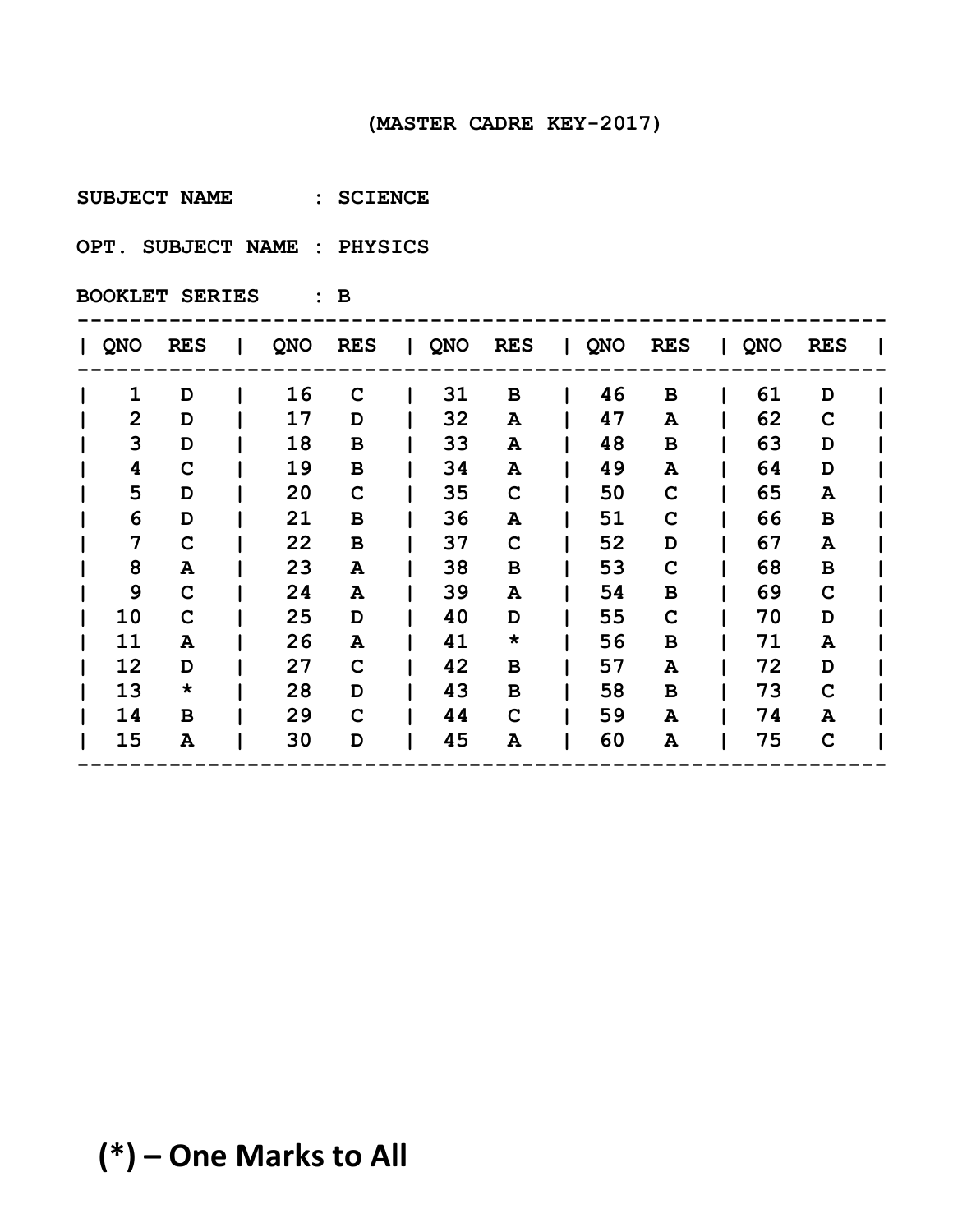**SUBJECT NAME : SCIENCE** 

**OPT. SUBJECT NAME : PHYSICS** 

| QNO            | <b>RES</b>  | <b>QNO</b> | <b>RES</b>  | $\mathbf{1}$ | QNO | <b>RES</b>  | Ι. | QNO | <b>RES</b>  | QNO | <b>RES</b>  |  |
|----------------|-------------|------------|-------------|--------------|-----|-------------|----|-----|-------------|-----|-------------|--|
| 1              | B           | 16         | A           |              | 31  | A           |    | 46  | D           | 61  | $\mathbf C$ |  |
| $\overline{2}$ | $\mathbf C$ | 17         | $\mathbf C$ |              | 32  | $\mathbf C$ |    | 47  | A           | 62  | D           |  |
| 3              | B           | 18         | A           |              | 33  | C           |    | 48  | в           | 63  | D           |  |
| 4              | B           | 19         | $\mathbf C$ |              | 34  | D           |    | 49  | A           | 64  | $\mathbf C$ |  |
| 5              | A           | 20         | B           |              | 35  | C           |    | 50  | B           | 65  | A           |  |
| 6              | A           | 21         | A           |              | 36  | в           |    | 51  | $\mathbf C$ | 66  | $\mathbf C$ |  |
| 7              | D           | 22         | D           |              | 37  | $\mathbf C$ |    | 52  | D           | 67  | $\mathbf C$ |  |
| 8              | A           | 23         | $\star$     |              | 38  | в           |    | 53  | A           | 68  | A           |  |
| 9              | C           | 24         | B           |              | 39  | A           |    | 54  | D           | 69  | D           |  |
| 10             | D           | 25         | B           |              | 40  | в           |    | 55  | $\mathbf C$ | 70  | $\star$     |  |
| 11             | $\mathbf C$ | 26         | $\mathbf C$ |              | 41  | A           |    | 56  | Α           | 71  | B           |  |
| 12             | D           | 27         | A           |              | 42  | A           |    | 57  | $\mathbf C$ | 72  | A           |  |
| 13             | B           | 28         | B           |              | 43  | D           |    | 58  | D           | 73  | $\mathbf C$ |  |
| 14             | A           | 29         | A           |              | 44  | C           |    | 59  | D           | 74  | D           |  |
| 15             | A           | 30         | В           |              | 45  | D           |    | 60  | D           | 75  | B           |  |
|                |             |            |             |              |     |             |    |     |             |     |             |  |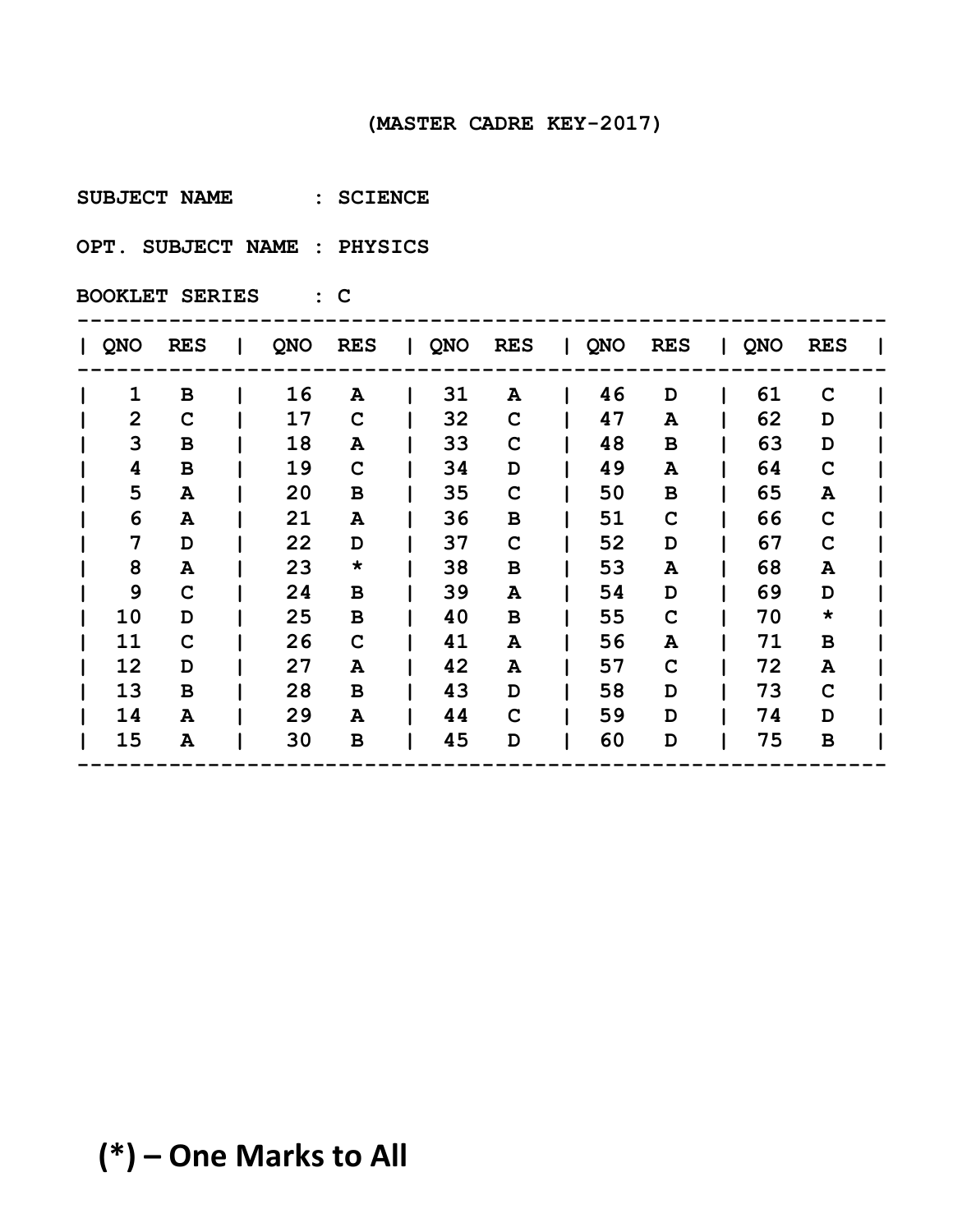**SUBJECT NAME : SCIENCE** 

**OPT. SUBJECT NAME : PHYSICS** 

| <b>QNO</b>     | <b>RES</b>  | QNO | <b>RES</b>  | $\mathbf{I}$ | QNO | <b>RES</b>  | <b>QNO</b> | <b>RES</b>  | QNO | <b>RES</b>  |  |
|----------------|-------------|-----|-------------|--------------|-----|-------------|------------|-------------|-----|-------------|--|
| $\mathbf{1}$   | в           | 16  | B           |              | 31  | C           | 46         | $\star$     | 61  | D           |  |
| $\overline{2}$ | $\mathbf C$ | 17  | A           |              | 32  | A           | 47         | $\mathbf B$ | 62  | $\mathbf C$ |  |
| 3              | A           | 18  | Α           |              | 33  | C           | 48         | A           | 63  | D           |  |
| 4              | в           | 19  | D           |              | 34  | D           | 49         | $\mathbf C$ | 64  | $\mathbf B$ |  |
| 5              | A           | 20  | $\mathbf C$ |              | 35  | D           | 50         | D           | 65  | A           |  |
| 6              | в           | 21  | D           |              | 36  | D           | 51         | $\mathbf B$ | 66  | A           |  |
| 7              | A           | 22  | D           |              | 37  | C           | 52         | $\mathbf B$ | 67  | A           |  |
| 8              | $\mathbf C$ | 23  | A           |              | 38  | D           | 53         | $\mathbf C$ | 68  | $\mathbf C$ |  |
| 9              | $\mathbf C$ | 24  | B           |              | 39  | D           | 54         | B           | 69  | A           |  |
| 10             | D           | 25  | A           |              | 40  | C           | 55         | В           | 70  | $\mathbf C$ |  |
| 11             | $\mathbf C$ | 26  | B           |              | 41  | A           | 56         | ${\bf A}$   | 71  | В           |  |
| 12             | в           | 27  | $\mathbf C$ |              | 42  | C           | 57         | A           | 72  | A           |  |
| 13             | $\mathbf C$ | 28  | D           |              | 43  | $\mathbf C$ | 58         | D           | 73  | D           |  |
| 14             | B           | 29  | A           |              | 44  | A           | 59         | A           | 74  | $\star$     |  |
| 15             | A           | 30  | D           |              | 45  | D           | 60         | $\mathbf C$ | 75  | В           |  |
|                |             |     |             |              |     |             |            |             |     |             |  |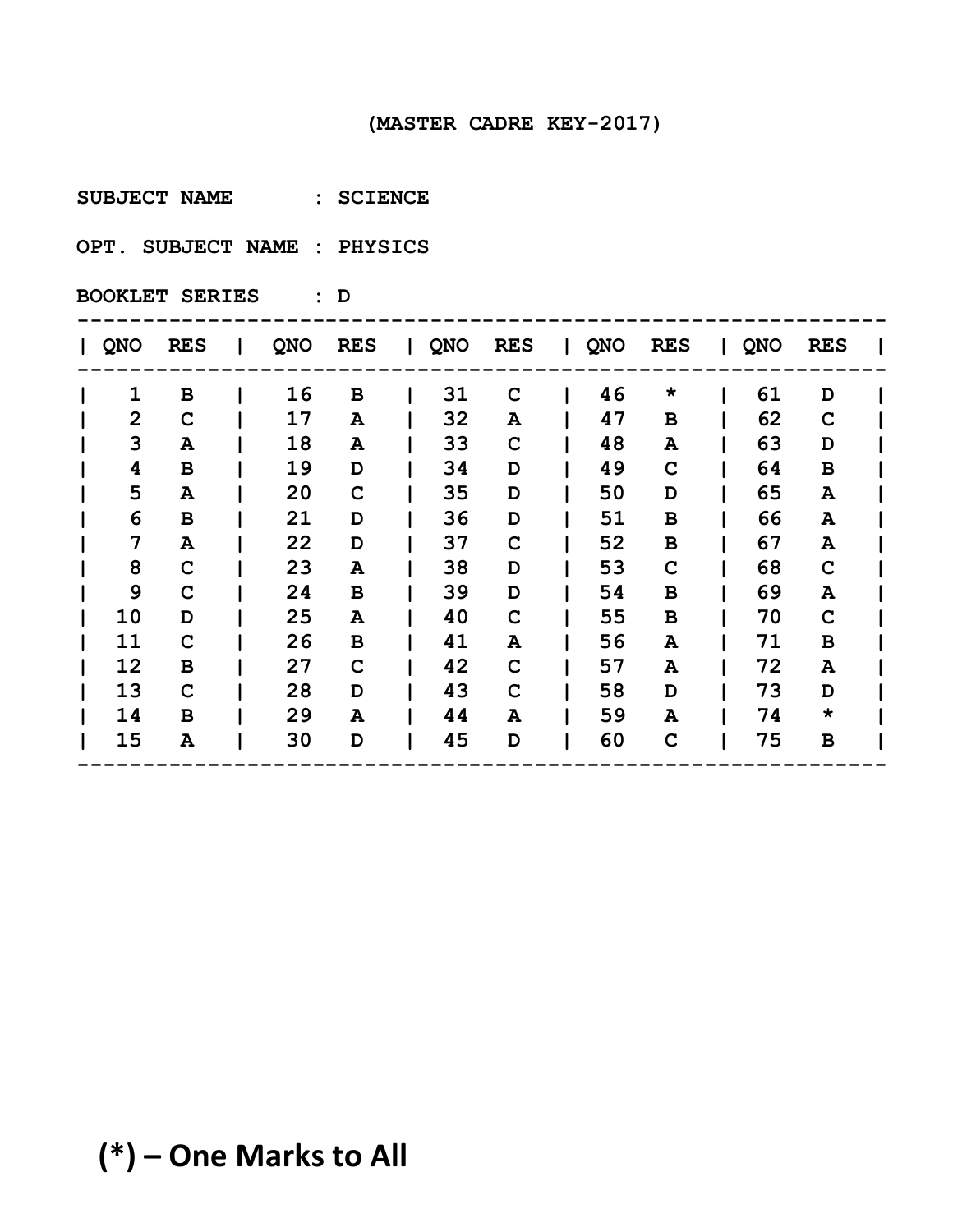**SUBJECT NAME : SCIENCE** 

**OPT. SUBJECT NAME : MATHEMATICS**

| <b>QNO</b>     | <b>RES</b>  | QNO | <b>RES</b>  | $\mathbf{I}$ | QNO | <b>RES</b>  | <b>QNO</b> | <b>RES</b>  | QNO | <b>RES</b>   |  |
|----------------|-------------|-----|-------------|--------------|-----|-------------|------------|-------------|-----|--------------|--|
| $\mathbf{1}$   | D           | 16  | B           |              | 31  | C           | 46         | A           | 61  | В            |  |
| $\overline{2}$ | $\mathbf C$ | 17  | A           |              | 32  | $\mathbf C$ | 47         | D           | 62  | $\mathbf B$  |  |
| 3              | A           | 18  | B           |              | 33  | $\mathbf C$ | 48         | A           | 63  | $\mathbf C$  |  |
| 4              | $\mathbf C$ | 19  | $\mathbf C$ |              | 34  | $\mathbf C$ | 49         | B           | 64  | $\mathbf B$  |  |
| 5              | в           | 20  | C           |              | 35  | D           | 50         | D           | 65  | $\mathbf C$  |  |
| 6              | D           | 21  | $\mathbf C$ |              | 36  | Α           | 51         | $\mathbf C$ | 66  | $\mathbf B$  |  |
| 7              | D           | 22  | D           |              | 37  | B           | 52         | В           | 67  | $\mathbf C$  |  |
| 8              | $\mathbf B$ | 23  | A           |              | 38  | D           | 53         | D           | 68  | $\, {\bf B}$ |  |
| 9              | A           | 24  | $\mathbf C$ |              | 39  | D           | 54         | B           | 69  | В            |  |
| 10             | C           | 25  | B           |              | 40  | A           | 55         | D           | 70  | A            |  |
| 11             | в           | 26  | D           |              | 41  | В           | 56         | A           | 71  | $\mathbf C$  |  |
| 12             | D           | 27  | $\mathbf C$ |              | 42  | $\star$     | 57         | $\star$     | 72  | В            |  |
| 13             | D           | 28  | B           |              | 43  | $\mathbf C$ | 58         | B           | 73  | $\mathbf C$  |  |
| 14             | A           | 29  | $\star$     |              | 44  | D           | 59         | B           | 74  | В            |  |
| 15             | C           | 30  | B           |              | 45  | D           | 60         | $\mathbf C$ | 75  | В            |  |
|                |             |     |             |              |     |             |            |             |     |              |  |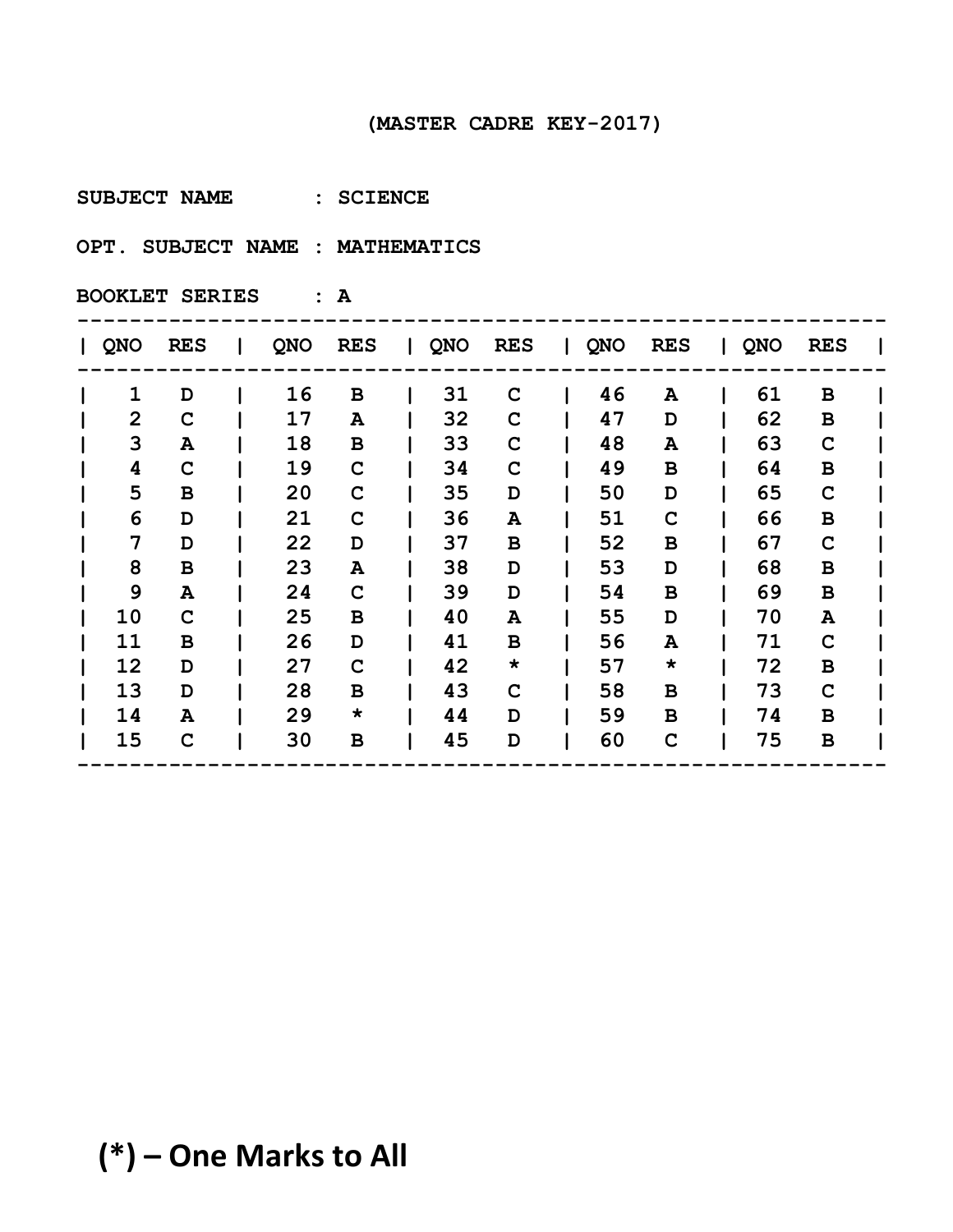**SUBJECT NAME : SCIENCE** 

**OPT. SUBJECT NAME : MATHEMATICS**

**BOOKLET SERIES : B**

| QNO            | <b>RES</b>  | QNO | <b>RES</b>  | QNO | <b>RES</b>   | $\mathbf{L}$ | QNO | <b>RES</b>  | QNO | <b>RES</b>   |  |
|----------------|-------------|-----|-------------|-----|--------------|--------------|-----|-------------|-----|--------------|--|
| $\mathbf{1}$   | $\mathbf C$ | 16  | $\mathbf C$ | 31  | $\, {\bf B}$ |              | 46  | $\mathbf B$ | 61  | $\mathbf C$  |  |
| $\overline{2}$ | C           | 17  | D           | 32  | D            |              | 47  | $\mathbf C$ | 62  | B            |  |
| 3              | C           | 18  | A           | 33  | C            |              | 48  | B           | 63  | D            |  |
| 4              | D           | 19  | В           | 34  | B            |              | 49  | $\mathbf C$ | 64  | D            |  |
| 5              | A           | 20  | D           | 35  | D            |              | 50  | B           | 65  | B            |  |
| 6              | C           | 21  | D           | 36  | $\, {\bf B}$ |              | 51  | B           | 66  | A            |  |
| 7              | B           | 22  | A           | 37  | D            |              | 52  | Α           | 67  | C            |  |
| 8              | D           | 23  | В           | 38  | A            |              | 53  | $\mathbf C$ | 68  | $\, {\bf B}$ |  |
| 9              | $\mathbf C$ | 24  | $\star$     | 39  | $\star$      |              | 54  | B           | 69  | D            |  |
| 10             | B           | 25  | $\mathbf C$ | 40  | в            |              | 55  | $\mathbf C$ | 70  | D            |  |
| 11             | $\star$     | 26  | D           | 41  | B            |              | 56  | B           | 71  | A            |  |
| 12             | $\mathbf B$ | 27  | D           | 42  | $\mathbf C$  |              | 57  | B           | 72  | $\mathbf C$  |  |
| 13             | $\mathbf C$ | 28  | Α           | 43  | B            |              | 58  | D           | 73  | B            |  |
| 14             | C           | 29  | D           | 44  | B            |              | 59  | $\mathbf C$ | 74  | A            |  |
| 15             | $\mathbf C$ | 30  | Α           | 45  | $\mathbf C$  |              | 60  | A           | 75  | $\, {\bf B}$ |  |
|                |             |     |             |     |              |              |     |             |     |              |  |

# **(\*) – One Marks to All**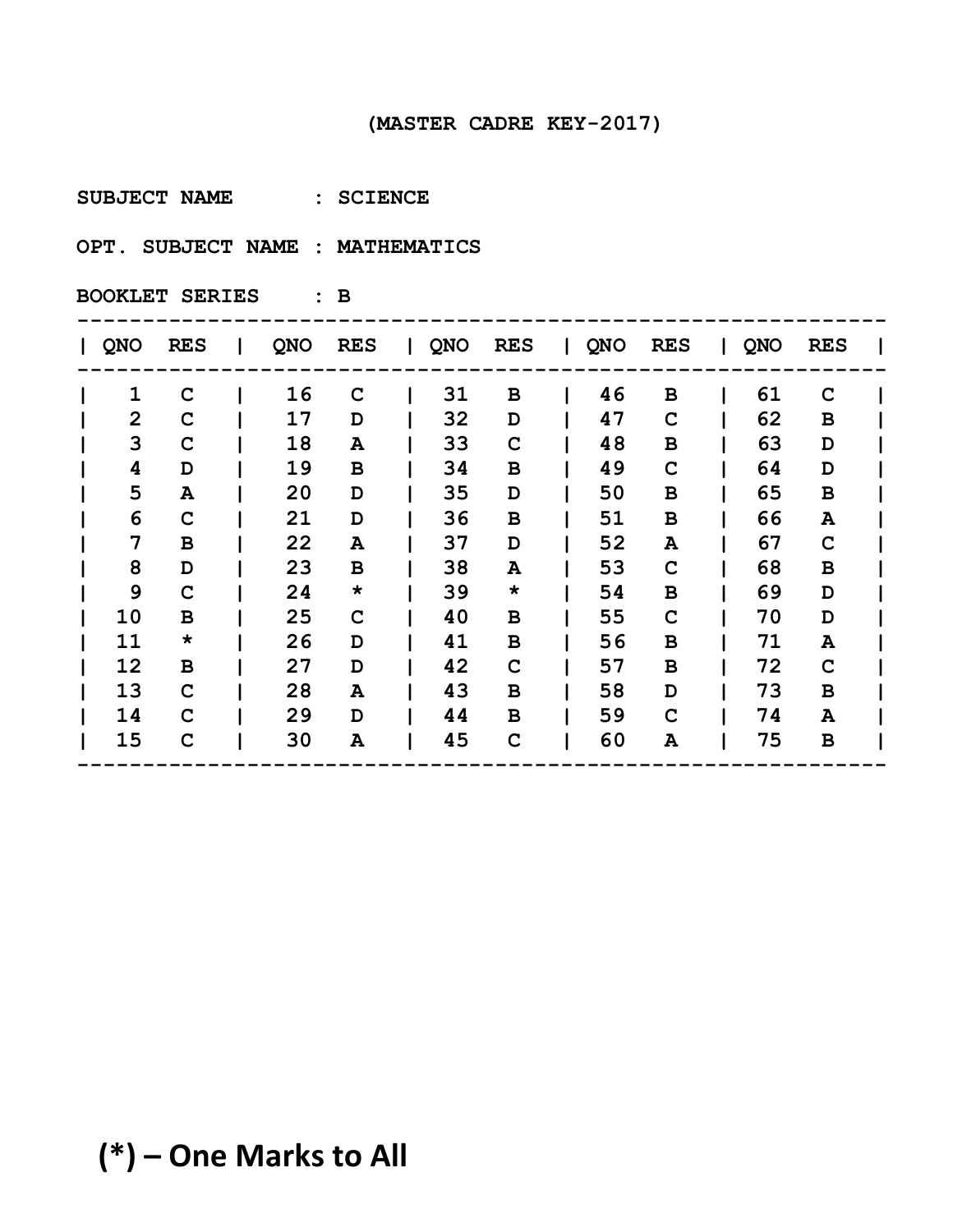**SUBJECT NAME : SCIENCE** 

**OPT. SUBJECT NAME : MATHEMATICS**

| <b>QNO</b>     | <b>RES</b>   | <b>QNO</b> | <b>RES</b>   | $\mathbf{L}$ | <b>QNO</b> | <b>RES</b>  | QNO | <b>RES</b>  | QNO | <b>RES</b>  |  |
|----------------|--------------|------------|--------------|--------------|------------|-------------|-----|-------------|-----|-------------|--|
| $\mathbf{1}$   | D            | 16         | В            |              | 31         | B           | 46  | A           | 61  | $\star$     |  |
| $\overline{2}$ | D            | 17         | $\mathbf C$  |              | 32         | B           | 47  | $\mathbf C$ | 62  | B           |  |
| 3              | Α            | 18         | В            |              | 33         | D           | 48  | В           | 63  | $\mathbf C$ |  |
| 4              | D            | 19         | B            |              | 34         | $\mathbf C$ | 49  | A           | 64  | $\mathbf C$ |  |
| 5              | A            | 20         | $\mathbf C$  |              | 35         | A           | 50  | B           | 65  | $\mathbf C$ |  |
| 6              | B            | 21         | B            |              | 36         | $\mathbf C$ | 51  | $\mathbf C$ | 66  | $\mathbf C$ |  |
| 7              | D            | 22         | $\mathbf C$  |              | 37         | в           | 52  | $\mathbf C$ | 67  | D           |  |
| 8              | $\mathbf C$  | 23         | В            |              | 38         | D           | 53  | $\mathbf C$ | 68  | A           |  |
| 9              | B            | 24         | $\mathbf C$  |              | 39         | D           | 54  | D           | 69  | В           |  |
| 10             | D            | 25         | B            |              | 40         | B           | 55  | A           | 70  | D           |  |
| 11             | В            | 26         | $\, {\bf B}$ |              | 41         | Α           | 56  | $\mathbf C$ | 71  | D           |  |
| 12             | D            | 27         | A            |              | 42         | $\mathbf C$ | 57  | B           | 72  | A           |  |
| 13             | A            | 28         | $\mathbf C$  |              | 43         | B           | 58  | D           | 73  | В           |  |
| 14             | $\star$      | 29         | B            |              | 44         | D           | 59  | $\mathbf C$ | 74  | $\star$     |  |
| 15             | $\, {\bf B}$ | 30         | $\mathbf C$  |              | 45         | D           | 60  | B           | 75  | $\mathbf C$ |  |
|                |              |            |              |              |            |             |     |             |     |             |  |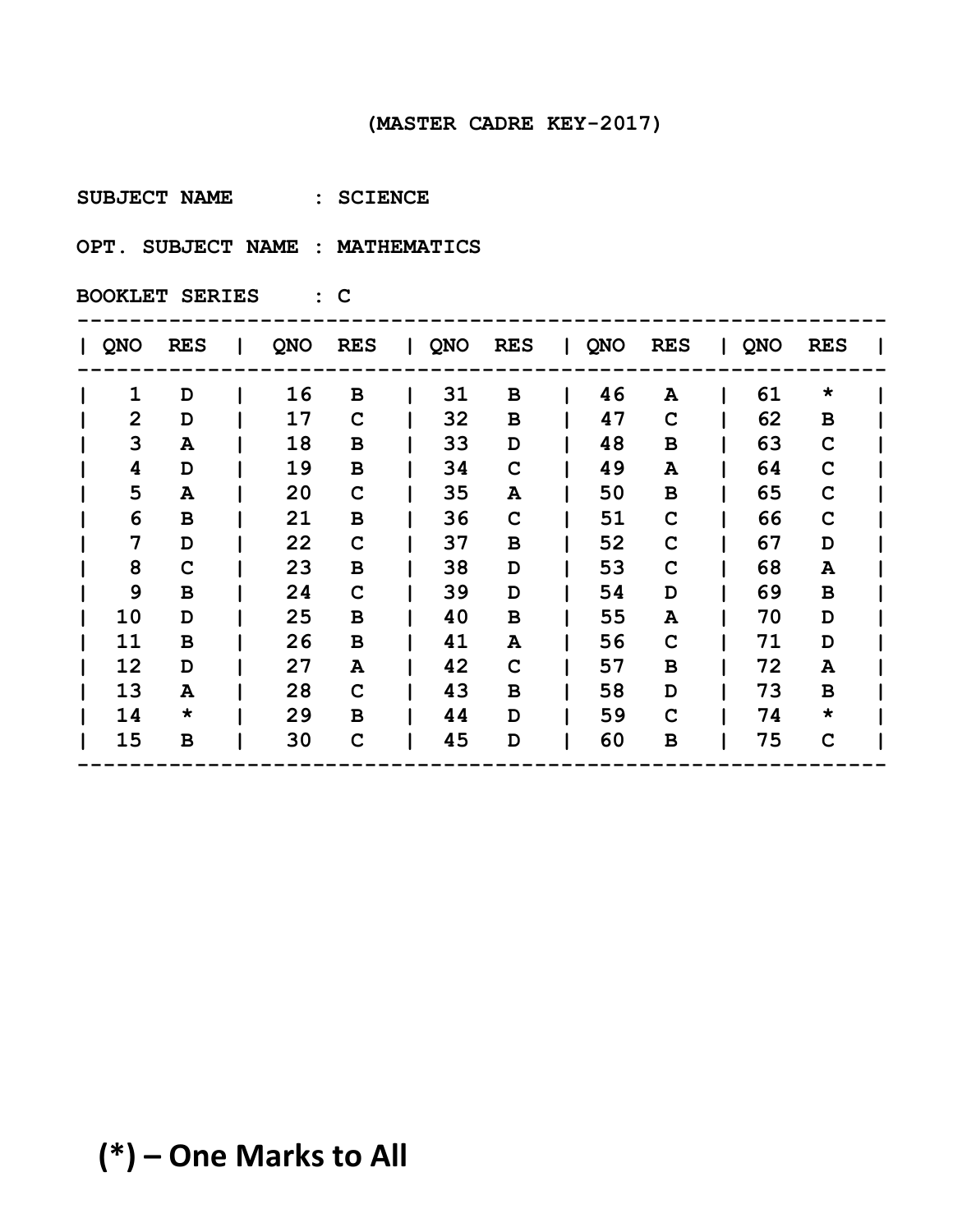**SUBJECT NAME : SCIENCE** 

**OPT. SUBJECT NAME : MATHEMATICS**

| QNO            | <b>RES</b>  | QNO | <b>RES</b>  | $\mathbf{1}$ | QNO | <b>RES</b> | $\Box$ | QNO | <b>RES</b>   | QNO | <b>RES</b> |  |
|----------------|-------------|-----|-------------|--------------|-----|------------|--------|-----|--------------|-----|------------|--|
| $\mathbf 1$    | $\mathbf C$ | 16  | B           |              | 31  | C          |        | 46  | $\mathbf B$  | 61  | D          |  |
| $\overline{2}$ | В           | 17  | D           |              | 32  | в          |        | 47  | $\mathbf C$  | 62  | A          |  |
| 3              | $\mathbf B$ | 18  | $\mathbf C$ |              | 33  | Α          |        | 48  | C            | 63  | D          |  |
| 4              | $\mathbf C$ | 19  | Α           |              | 34  | в          |        | 49  | $\mathbf C$  | 64  | A          |  |
| 5              | в           | 20  | $\mathbf C$ |              | 35  | C          |        | 50  | $\mathbf C$  | 65  | B          |  |
| 6              | C           | 21  | В           |              | 36  | C          |        | 51  | D            | 66  | D          |  |
| 7              | $\mathbf B$ | 22  | D           |              | 37  | C          |        | 52  | A            | 67  | C          |  |
| 8              | C           | 23  | D           |              | 38  | D          |        | 53  | $\, {\bf B}$ | 68  | B          |  |
| 9              | B           | 24  | B           |              | 39  | Α          |        | 54  | D            | 69  | D          |  |
| 10             | в           | 25  | A           |              | 40  | C          |        | 55  | D            | 70  | B          |  |
| 11             | A           | 26  | $\mathbf C$ |              | 41  | в          |        | 56  | A            | 71  | D          |  |
| 12             | $\mathbf C$ | 27  | B           |              | 42  | D          |        | 57  | B            | 72  | A          |  |
| 13             | B           | 28  | D           |              | 43  | C          |        | 58  | $\star$      | 73  | $\star$    |  |
| 14             | C           | 29  | D           |              | 44  | в          |        | 59  | $\mathbf C$  | 74  | B          |  |
| 15             | B           | 30  | Α           |              | 45  | $\star$    |        | 60  | D            | 75  | B          |  |
|                |             |     |             |              |     |            |        |     |              |     |            |  |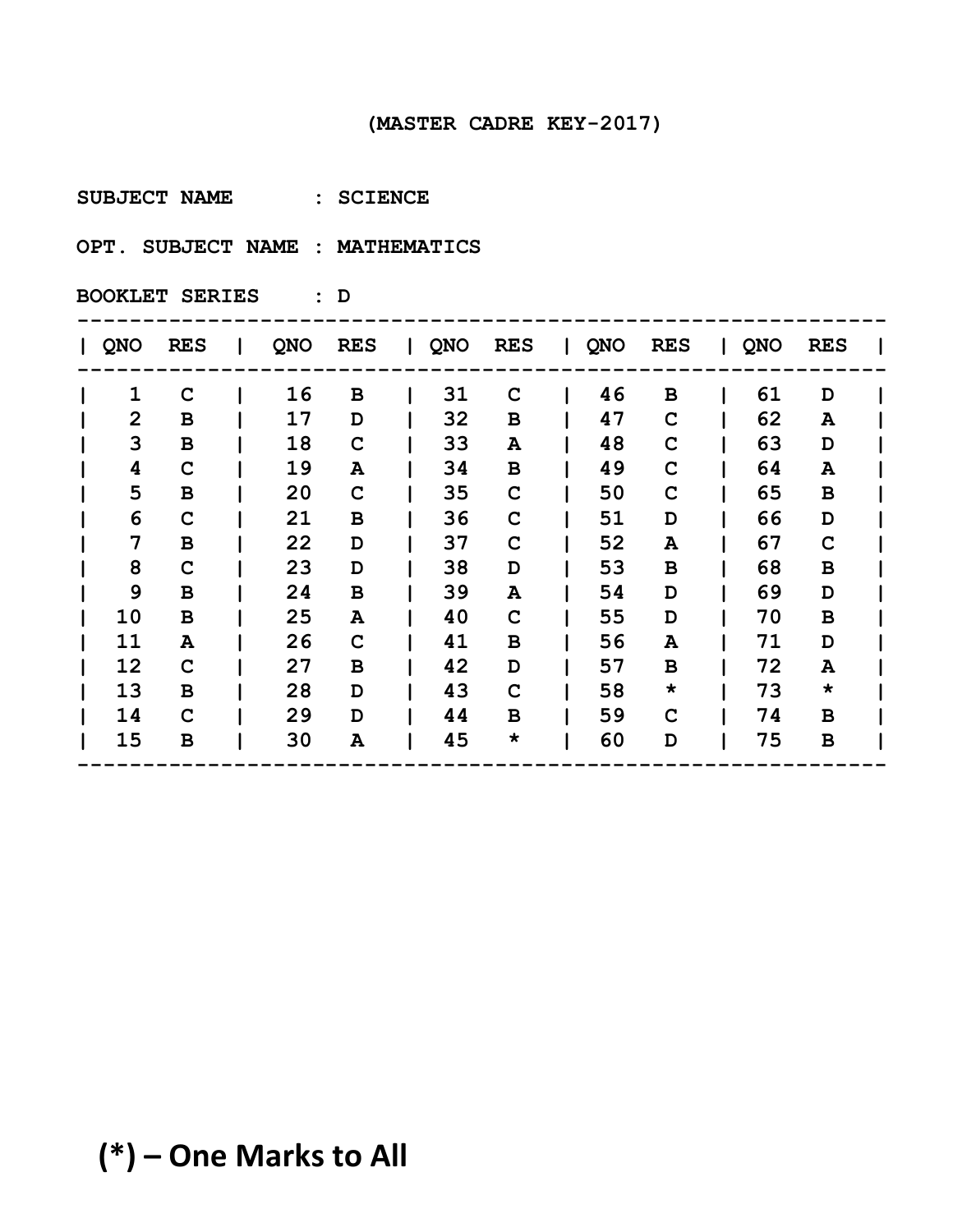**SUBJECT NAME : SCIENCE** 

**OPT. SUBJECT NAME : ZOOLOGY** 

**BOOKLET SERIES : A**

| <b>QNO</b>     | <b>RES</b>  | QNO | <b>RES</b>  | $\mathbf{I}$ | QNO | <b>RES</b>   | $\mathbf{I}$ | <b>QNO</b> | <b>RES</b>  | QNO | <b>RES</b>   |  |
|----------------|-------------|-----|-------------|--------------|-----|--------------|--------------|------------|-------------|-----|--------------|--|
| $\mathbf{1}$   | D           | 16  | A           |              | 31  | B            |              | 46         | D           | 61  | C            |  |
| $\overline{2}$ | A           | 17  | Α           |              | 32  | Α            |              | 47         | $\mathbf B$ | 62  | C            |  |
| 3              | C           | 18  | D           |              | 33  | $\mathbf C$  |              | 48         | A           | 63  | A            |  |
| 4              | в           | 19  | $\mathbf C$ |              | 34  | $\mathbf C$  |              | 49         | D           | 64  | A            |  |
| 5              | $\mathbf C$ | 20  | D           |              | 35  | $\star$      |              | 50         | D           | 65  | D            |  |
| 6              | D           | 21  | A           |              | 36  | $\, {\bf B}$ |              | 51         | $\star$     | 66  | A            |  |
| 7              | $\mathbf B$ | 22  | Α           |              | 37  | C            |              | 52         | $\mathbf C$ | 67  | D            |  |
| 8              | $\mathbf B$ | 23  | $\mathbf C$ |              | 38  | В            |              | 53         | $\mathbf C$ | 68  | $\, {\bf B}$ |  |
| 9              | D           | 24  | D           |              | 39  | B            |              | 54         | B           | 69  | В            |  |
| 10             | $\mathbf C$ | 25  | D           |              | 40  | B            |              | 55         | A           | 70  | В            |  |
| 11             | A           | 26  | B           |              | 41  | $\mathbf C$  |              | 56         | A           | 71  | $\mathbf C$  |  |
| 12             | в           | 27  | $\star$     |              | 42  | $\mathbf C$  |              | 57         | D           | 72  | D            |  |
| 13             | B           | 28  | C           |              | 43  | D            |              | 58         | $\mathbf C$ | 73  | $\mathbf C$  |  |
| 14             | ${\bf A}$   | 29  | D           |              | 44  | B            |              | 59         | $\mathbf C$ | 74  | C            |  |
| 15             | B           | 30  | Α           |              | 45  | $\star$      |              | 60         | B           | 75  | A            |  |
|                |             |     |             |              |     |              |              |            |             |     |              |  |

# **(\*) – One Marks to All**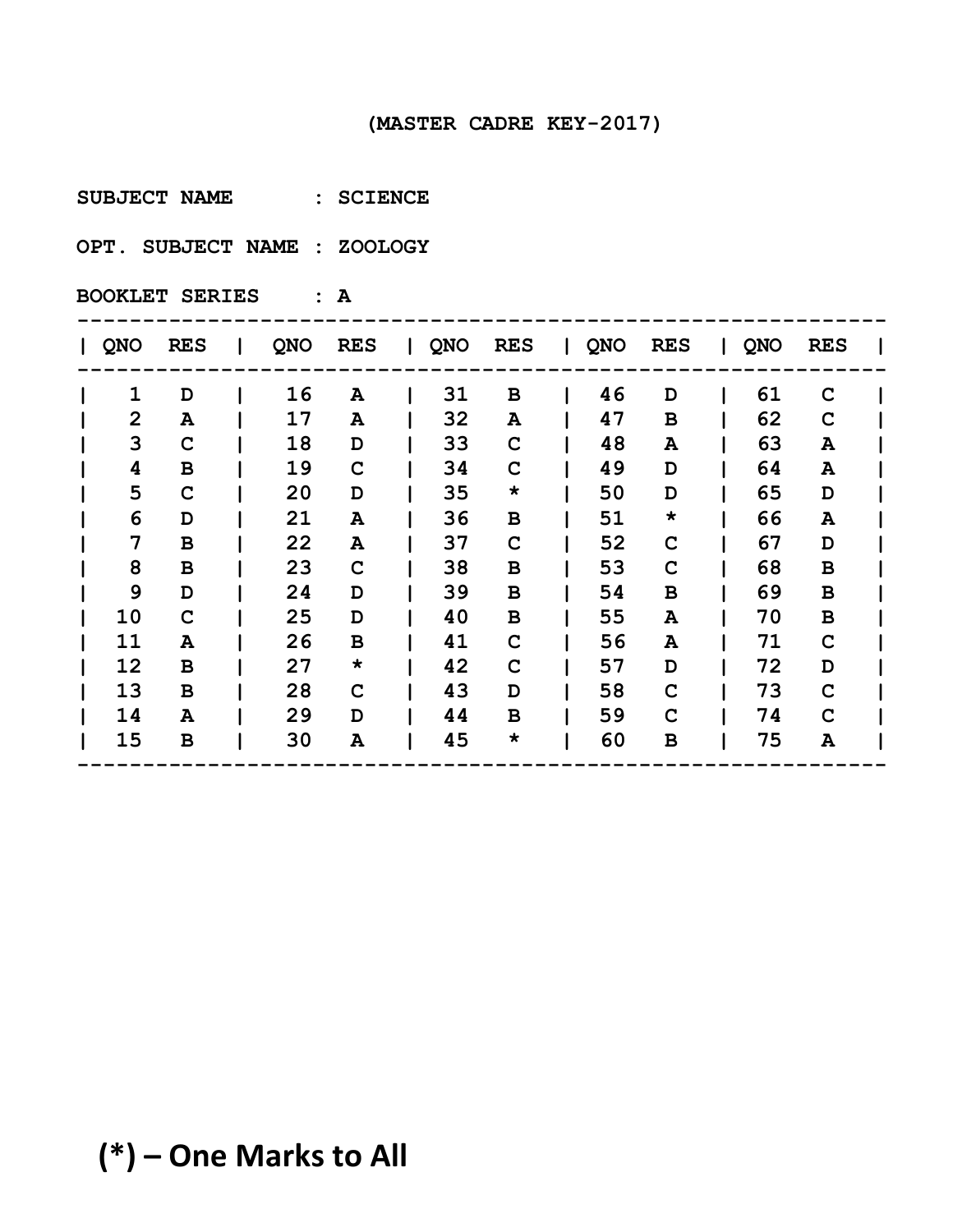**SUBJECT NAME : SCIENCE** 

**OPT. SUBJECT NAME : ZOOLOGY** 

| QNO            | <b>RES</b>  | <b>QNO</b> | <b>RES</b>  | $\mathbf{1}$ | QNO | <b>RES</b> | Ι. | QNO | <b>RES</b>   | QNO | <b>RES</b>  |  |
|----------------|-------------|------------|-------------|--------------|-----|------------|----|-----|--------------|-----|-------------|--|
| 1              | D           | 16         | B           |              | 31  | в          |    | 46  | $\, {\bf B}$ | 61  | D           |  |
| $\overline{2}$ | D           | 17         | B           |              | 32  | A          |    | 47  | $\mathbf B$  | 62  | $\mathbf C$ |  |
| 3              | B           | 18         | $\mathbf C$ |              | 33  | A          |    | 48  | $\mathbf C$  | 63  | A           |  |
| 4              | $\star$     | 19         | $\mathbf C$ |              | 34  | D          |    | 49  | D            | 64  | В           |  |
| 5              | $\mathbf C$ | 20         | D           |              | 35  | C          |    | 50  | $\mathbf C$  | 65  | В           |  |
| 6              | D           | 21         | B           |              | 36  | C          |    | 51  | $\mathbf C$  | 66  | A           |  |
| 7              | A           | 22         | $\star$     |              | 37  | в          |    | 52  | A            | 67  | В           |  |
| 8              | B           | 23         | D           |              | 38  | C          |    | 53  | D            | 68  | A           |  |
| 9              | A           | 24         | B           |              | 39  | C          |    | 54  | A            | 69  | A           |  |
| 10             | C           | 25         | A           |              | 40  | A          |    | 55  | $\mathbf C$  | 70  | D           |  |
| 11             | C           | 26         | D           |              | 41  | A          |    | 56  | В            | 71  | $\mathbf C$ |  |
| 12             | $\star$     | 27         | D           |              | 42  | D          |    | 57  | $\mathbf C$  | 72  | D           |  |
| 13             | B           | 28         | $\star$     |              | 43  | A          |    | 58  | D            | 73  | A           |  |
| 14             | $\mathbf C$ | 29         | $\mathbf C$ |              | 44  | D          |    | 59  | B            | 74  | A           |  |
| 15             | В           | 30         | $\mathbf C$ |              | 45  | B          |    | 60  | В            | 75  | $\mathbf C$ |  |
|                |             |            |             |              |     |            |    |     |              |     |             |  |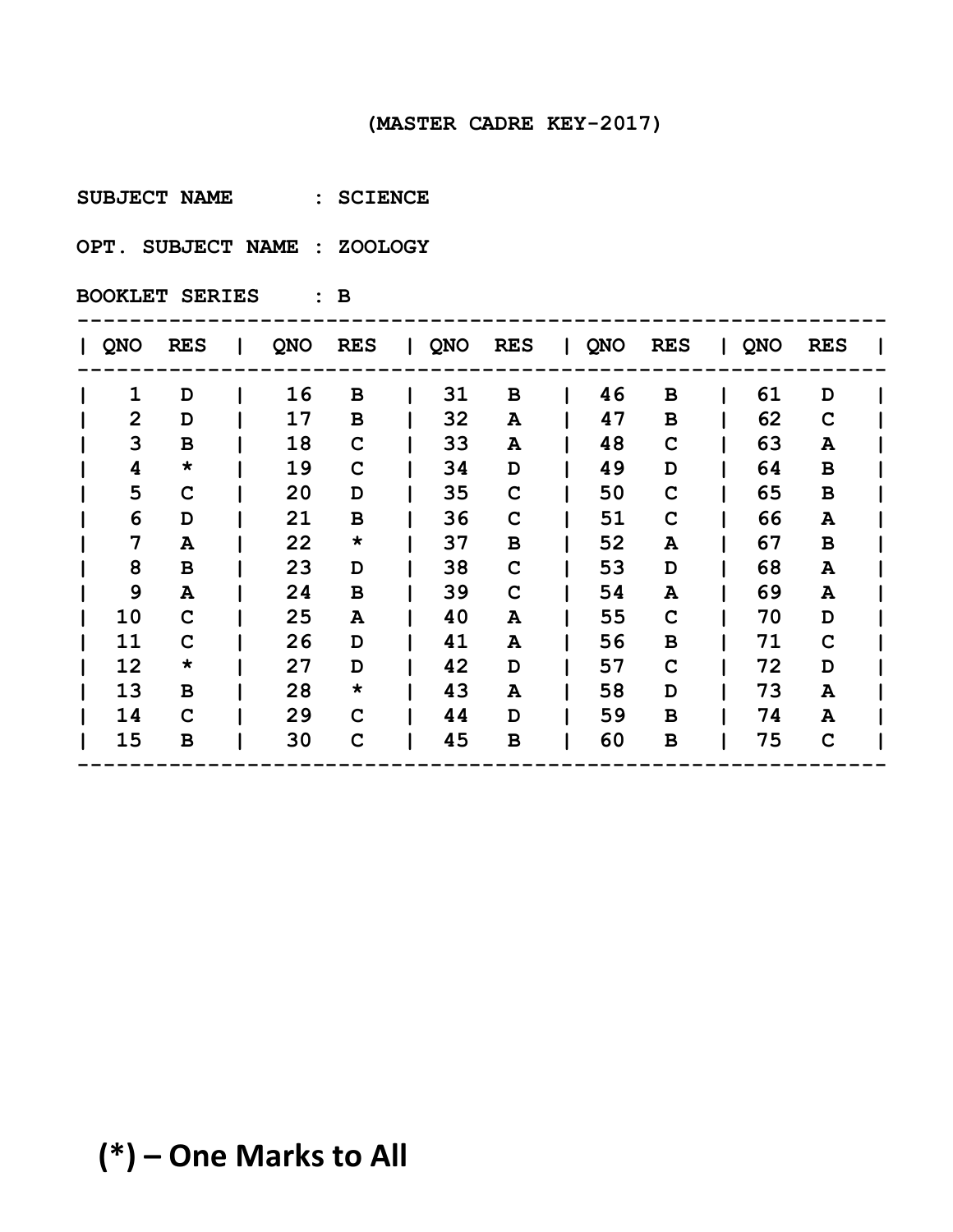**SUBJECT NAME : SCIENCE** 

**OPT. SUBJECT NAME : ZOOLOGY** 

| QNO            | <b>RES</b>  | <b>QNO</b> | <b>RES</b>  | $\mathbf{I}$ | QNO | <b>RES</b>  | $\mathbf{I}$ | QNO | <b>RES</b>  | QNO | <b>RES</b>  |  |
|----------------|-------------|------------|-------------|--------------|-----|-------------|--------------|-----|-------------|-----|-------------|--|
| 1              | B           | 16         | $\mathbf C$ |              | 31  | A           |              | 46  | ${\bf A}$   | 61  | A           |  |
| $\overline{2}$ | A           | 17         | A           |              | 32  | $\mathbf C$ |              | 47  | D           | 62  | $\mathbf C$ |  |
| 3              | D           | 18         | A           |              | 33  | в           |              | 48  | $\mathbf C$ | 63  | $\mathbf C$ |  |
| 4              | D           | 19         | D           |              | 34  | $\mathbf C$ |              | 49  | D           | 64  | $\star$     |  |
| 5              | $\star$     | 20         | A           |              | 35  | D           |              | 50  | A           | 65  | B           |  |
| 6              | C           | 21         | D           |              | 36  | в           |              | 51  | A           | 66  | $\mathbf C$ |  |
| 7              | $\mathbf C$ | 22         | B           |              | 37  | в           |              | 52  | $\mathbf C$ | 67  | В           |  |
| 8              | B           | 23         | B           |              | 38  | D           |              | 53  | D           | 68  | B           |  |
| 9              | A           | 24         | B           |              | 39  | $\mathbf C$ |              | 54  | D           | 69  | B           |  |
| 10             | A           | 25         | $\mathbf C$ |              | 40  | A           |              | 55  | B           | 70  | C           |  |
| 11             | D           | 26         | D           |              | 41  | в           |              | 56  | $\star$     | 71  | $\mathbf C$ |  |
| 12             | $\mathbf C$ | 27         | $\mathbf C$ |              | 42  | в           |              | 57  | $\mathbf C$ | 72  | D           |  |
| 13             | C           | 28         | $\mathbf C$ |              | 43  | A           |              | 58  | D           | 73  | В           |  |
| 14             | B           | 29         | Α           |              | 44  | в           |              | 59  | A           | 74  | $\star$     |  |
| 15             | $\mathbf C$ | 30         | D           |              | 45  | A           |              | 60  | В           | 75  | D           |  |
|                |             |            |             |              |     |             |              |     |             |     |             |  |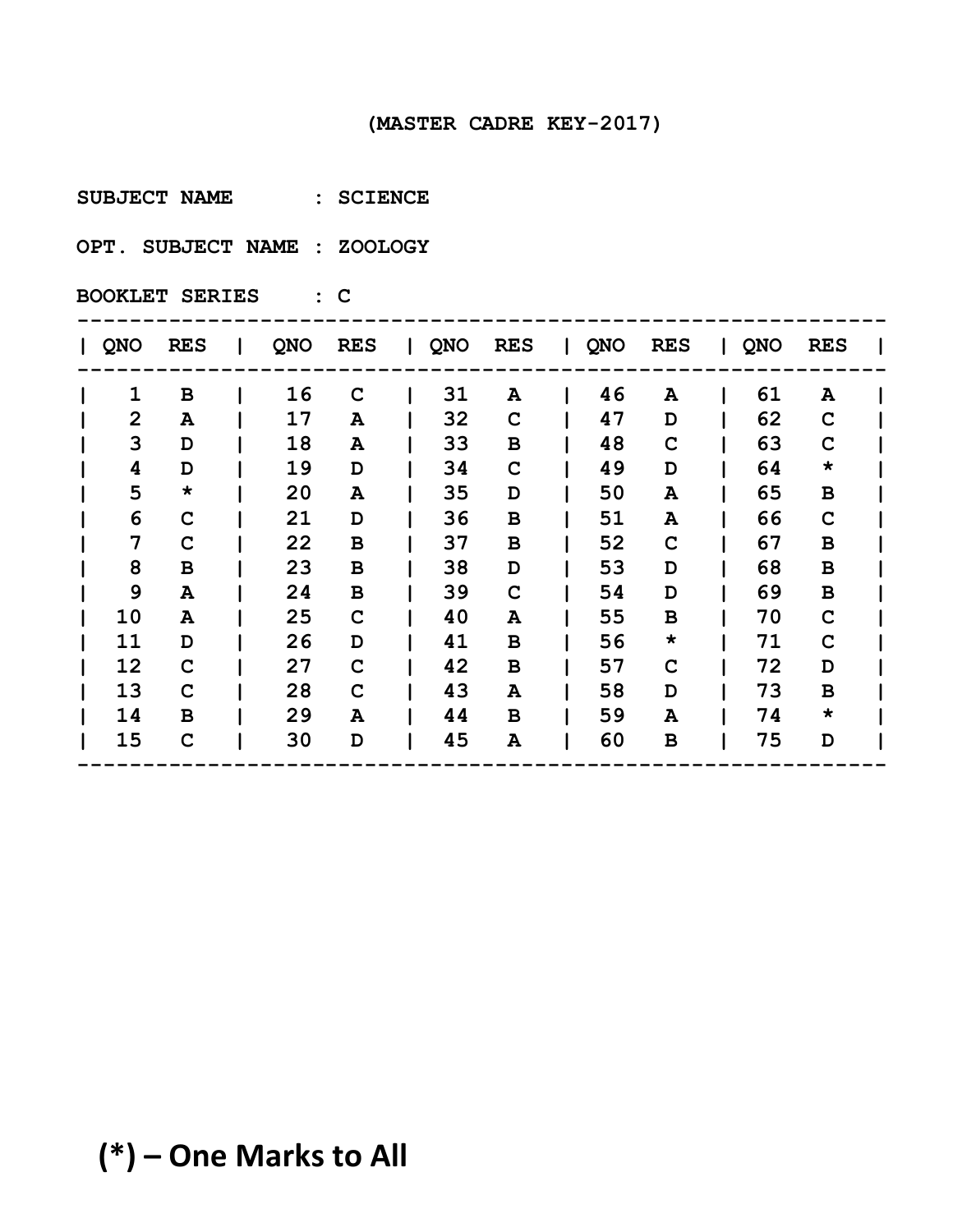**SUBJECT NAME : SCIENCE** 

**OPT. SUBJECT NAME : ZOOLOGY** 

| <b>QNO</b>     | <b>RES</b>  | QNO | <b>RES</b>  | $\mathbf{I}$ | QNO | <b>RES</b>  | <b>QNO</b> | <b>RES</b>  | QNO | <b>RES</b>   |  |
|----------------|-------------|-----|-------------|--------------|-----|-------------|------------|-------------|-----|--------------|--|
| $\mathbf{1}$   | в           | 16  | B           |              | 31  | C           | 46         | $\mathbf B$ | 61  | $\mathbf C$  |  |
| $\overline{2}$ | В           | 17  | D           |              | 32  | D           | 47         | $\mathbf B$ | 62  | В            |  |
| 3              | $\mathbf B$ | 18  | $\mathbf C$ |              | 33  | D           | 48         | $\mathbf B$ | 63  | A            |  |
| 4              | C           | 19  | Α           |              | 34  | B           | 49         | $\mathbf C$ | 64  | A            |  |
| 5              | D           | 20  | B           |              | 35  | $\star$     | 50         | $\mathbf C$ | 65  | D            |  |
| 6              | C           | 21  | B           |              | 36  | $\mathbf C$ | 51         | D           | 66  | $\mathbf C$  |  |
| 7              | C           | 22  | A           |              | 37  | D           | 52         | $\mathbf B$ | 67  | $\mathbf C$  |  |
| 8              | A           | 23  | B           |              | 38  | Α           | 53         | $\star$     | 68  | $\, {\bf B}$ |  |
| 9              | D           | 24  | A           |              | 39  | B           | 54         | D           | 69  | C            |  |
| 10             | A           | 25  | Α           |              | 40  | A           | 55         | B           | 70  | C            |  |
| 11             | C           | 26  | D           |              | 41  | $\mathbf C$ | 56         | A           | 71  | A            |  |
| 12             | в           | 27  | $\mathbf C$ |              | 42  | $\mathbf C$ | 57         | D           | 72  | A            |  |
| 13             | $\mathbf C$ | 28  | D           |              | 43  | $\star$     | 58         | D           | 73  | D            |  |
| 14             | D           | 29  | A           |              | 44  | B           | 59         | $\star$     | 74  | A            |  |
| 15             | в           | 30  | Α           |              | 45  | $\mathbf C$ | 60         | $\mathbf C$ | 75  | D            |  |
|                |             |     |             |              |     |             |            |             |     |              |  |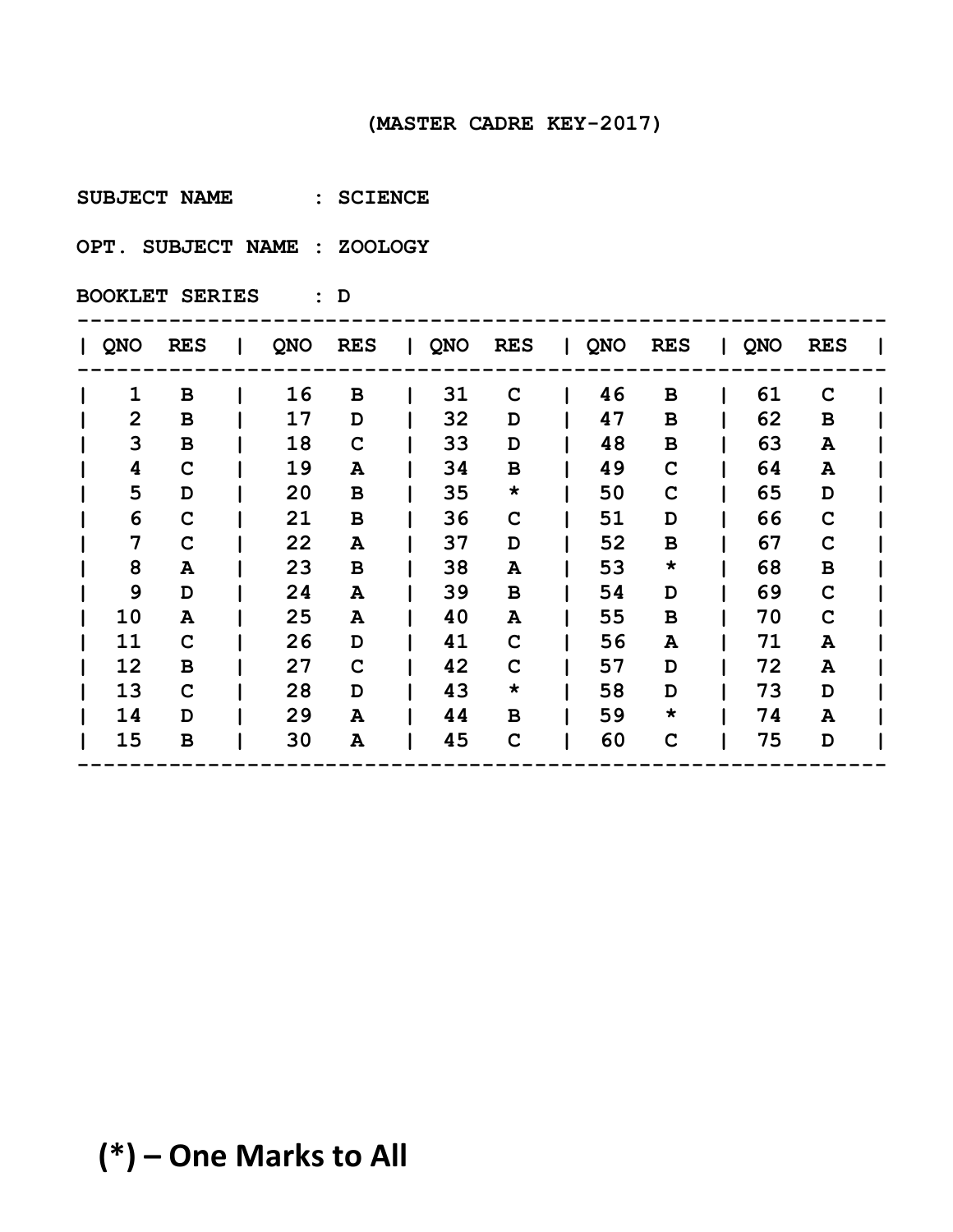**SUBJECT NAME : SCIENCE** 

**OPT. SUBJECT NAME : BOTANY** 

| QNO            | <b>RES</b>  | QNO | <b>RES</b>  | $\mathbf{L}$ | QNO | <b>RES</b>  | <b>QNO</b> | <b>RES</b>  | QNO | <b>RES</b>  |  |
|----------------|-------------|-----|-------------|--------------|-----|-------------|------------|-------------|-----|-------------|--|
| $\mathbf{1}$   | в           | 16  | $\mathbf C$ |              | 31  | B           | 46         | $\mathbf B$ | 61  | D           |  |
| $\overline{2}$ | D           | 17  | A           |              | 32  | $\mathbf C$ | 47         | $\mathbf B$ | 62  | B           |  |
| 3              | $\mathbf C$ | 18  | B           |              | 33  | $\mathbf C$ | 48         | D           | 63  | $\mathbf B$ |  |
| 4              | C           | 19  | Α           |              | 34  | B           | 49         | A           | 64  | A           |  |
| 5              | в           | 20  | $\mathbf C$ |              | 35  | C           | 50         | A           | 65  | A           |  |
| 6              | D           | 21  | A           |              | 36  | B           | 51         | A           | 66  | $\mathbf B$ |  |
| 7              | C           | 22  | $\mathbf C$ |              | 37  | A           | 52         | $\mathbf C$ | 67  | A           |  |
| 8              | A           | 23  | D           |              | 38  | D           | 53         | $\mathbf B$ | 68  | A           |  |
| 9              | D           | 24  | $\mathbf C$ |              | 39  | D           | 54         | B           | 69  | D           |  |
| 10             | D           | 25  | D           |              | 40  | C           | 55         | B           | 70  | B           |  |
| 11             | A           | 26  | $\mathbf C$ |              | 41  | $\mathbf C$ | 56         | $\mathbf B$ | 71  | $\mathbf B$ |  |
| 12             | D           | 27  | D           |              | 42  | C           | 57         | A           | 72  | A           |  |
| 13             | A           | 28  | B           |              | 43  | D           | 58         | B           | 73  | В           |  |
| 14             | B           | 29  | $\mathbf C$ |              | 44  | D           | 59         | B           | 74  | A           |  |
| 15             | D           | 30  | Α           |              | 45  | D           | 60         | B           | 75  | В           |  |
|                |             |     |             |              |     |             |            |             |     |             |  |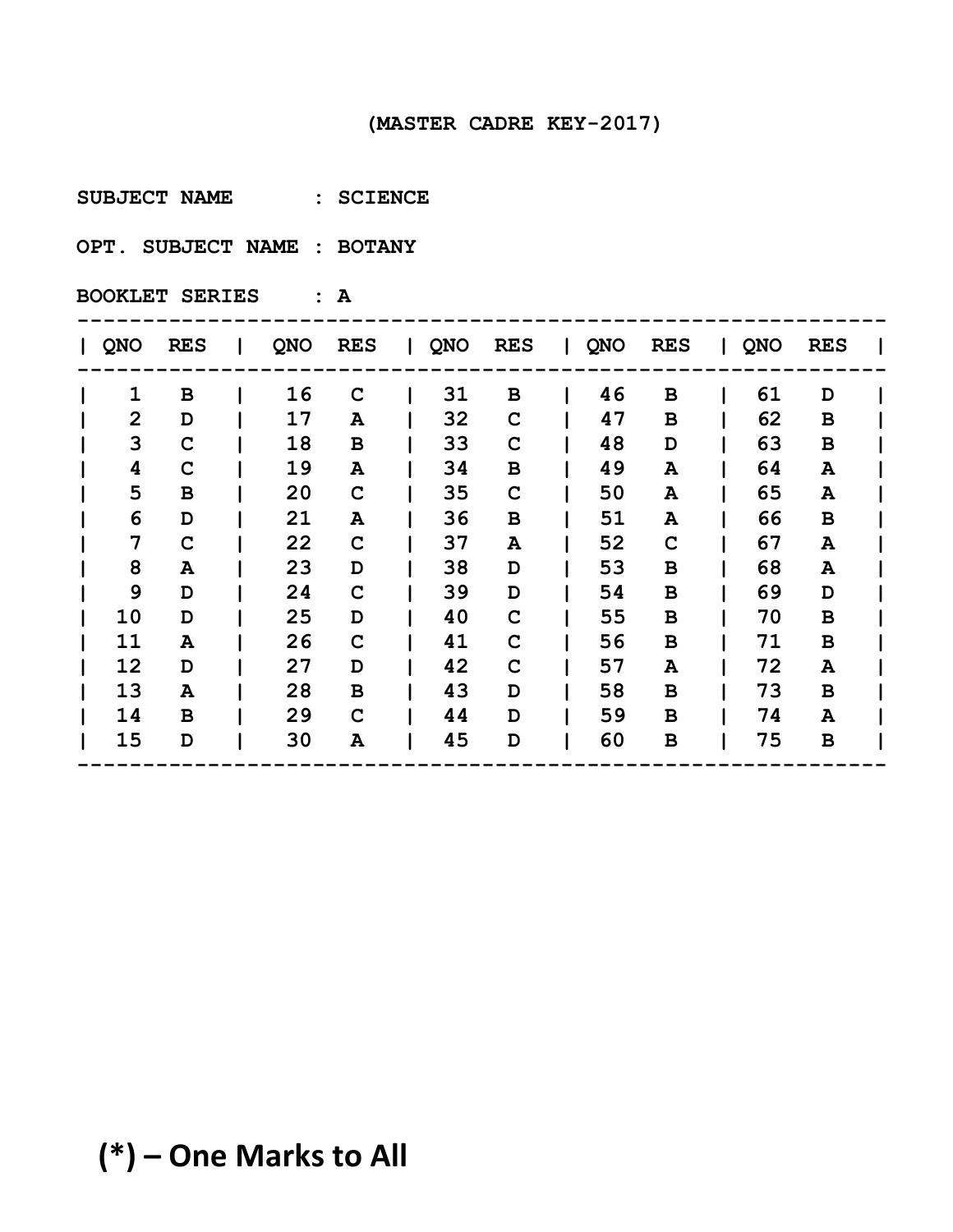**SUBJECT NAME : SCIENCE** 

**OPT. SUBJECT NAME : BOTANY** 

| QNO            | <b>RES</b>  | <b>QNO</b> | <b>RES</b>  | $\mathbf{I}$ | QNO | <b>RES</b> | $\mathbf{I}$ | <b>QNO</b> | <b>RES</b>  | QNO | <b>RES</b>  |  |
|----------------|-------------|------------|-------------|--------------|-----|------------|--------------|------------|-------------|-----|-------------|--|
| 1              | A           | 16         | B           |              | 31  | A          |              | 46         | ${\bf A}$   | 61  | $\mathbf C$ |  |
| $\overline{2}$ | $\mathbf C$ | 17         | $\mathbf C$ |              | 32  | A          |              | 47         | A           | 62  | B           |  |
| 3              | A           | 18         | B           |              | 33  | A          |              | 48         | $\mathbf B$ | 63  | D           |  |
| 4              | $\mathbf C$ | 19         | A           |              | 34  | C          |              | 49         | A           | 64  | $\mathbf C$ |  |
| 5              | D           | 20         | D           |              | 35  | в          |              | 50         | A           | 65  | A           |  |
| 6              | C           | 21         | D           |              | 36  | в          |              | 51         | D           | 66  | D           |  |
| 7              | D           | 22         | $\mathbf C$ |              | 37  | в          |              | 52         | В           | 67  | D           |  |
| 8              | $\mathbf C$ | 23         | $\mathbf C$ |              | 38  | в          |              | 53         | В           | 68  | A           |  |
| 9              | D           | 24         | $\mathbf C$ |              | 39  | A          |              | 54         | A           | 69  | D           |  |
| 10             | B           | 25         | D           |              | 40  | в          |              | 55         | B           | 70  | A           |  |
| 11             | $\mathbf C$ | 26         | D           |              | 41  | в          |              | 56         | A           | 71  | B           |  |
| 12             | A           | 27         | D           |              | 42  | в          |              | 57         | B           | 72  | D           |  |
| 13             | B           | 28         | B           |              | 43  | D          |              | 58         | B           | 73  | $\mathbf C$ |  |
| 14             | C           | 29         | B           |              | 44  | В          |              | 59         | D           | 74  | A           |  |
| 15             | $\mathbf C$ | 30         | D           |              | 45  | B          |              | 60         | $\mathbf C$ | 75  | В           |  |
|                |             |            |             |              |     |            |              |            |             |     |             |  |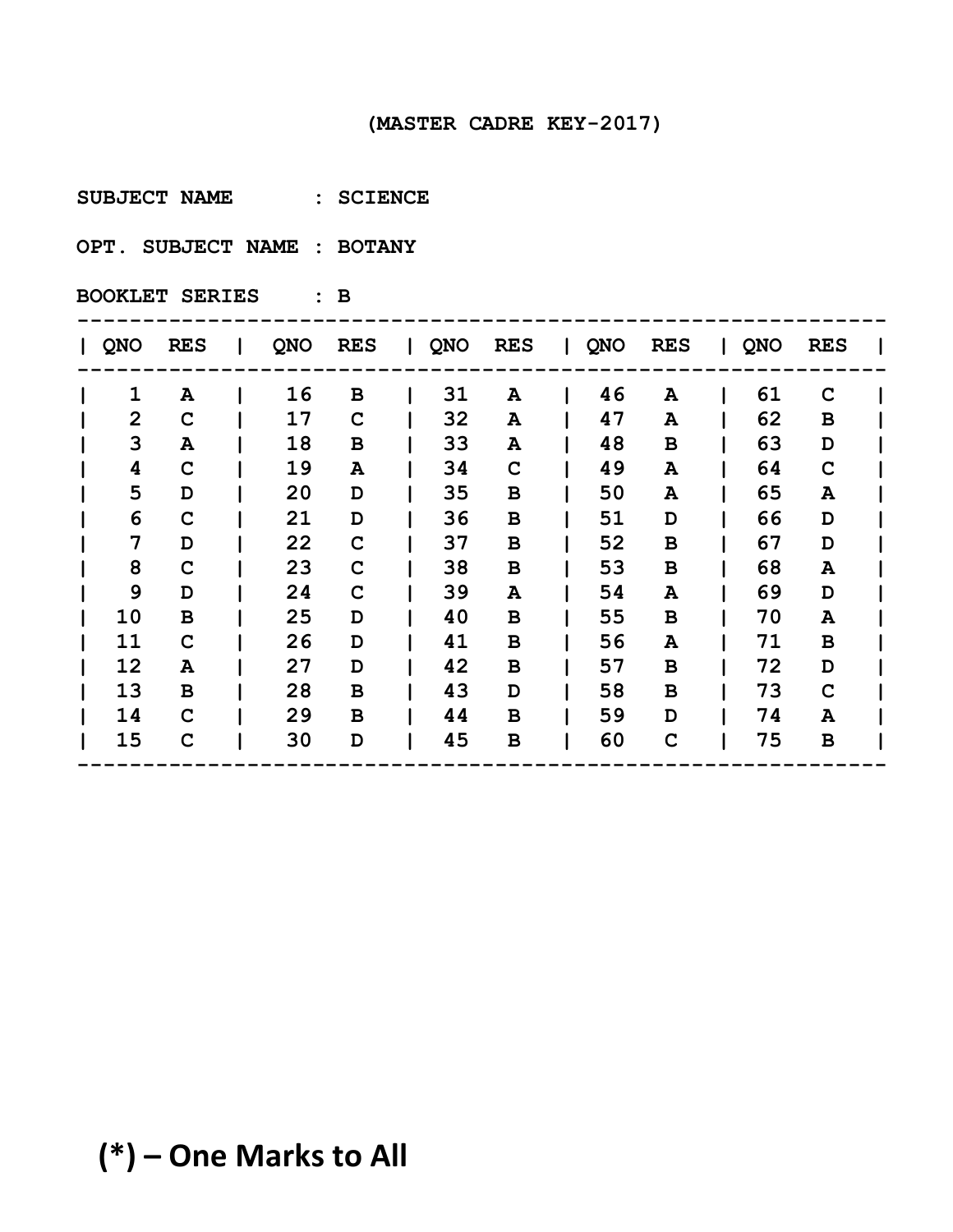**SUBJECT NAME : SCIENCE** 

**OPT. SUBJECT NAME : BOTANY** 

| QNO            | <b>RES</b> | <b>QNO</b> | <b>RES</b> | $\mathbf{I}$ | QNO | <b>RES</b>  | $\mathbf{I}$ | <b>QNO</b> | <b>RES</b>  | QNO | <b>RES</b>  |  |
|----------------|------------|------------|------------|--------------|-----|-------------|--------------|------------|-------------|-----|-------------|--|
| 1              | D          | 16         | B          |              | 31  | в           |              | 46         | ${\bf A}$   | 61  | В           |  |
| $\overline{2}$ | D          | 17         | B          |              | 32  | A           |              | 47         | $\mathbf B$ | 62  | $\mathbf C$ |  |
| 3              | D          | 18         | B          |              | 33  | в           |              | 48         | D           | 63  | A           |  |
| 4              | B          | 19         | D          |              | 34  | B           |              | 49         | $\mathbf C$ | 64  | $\mathbf B$ |  |
| 5              | B          | 20         | B          |              | 35  | D           |              | 50         | A           | 65  | $\mathbf C$ |  |
| 6              | D          | 21         | B          |              | 36  | $\mathbf C$ |              | 51         | B           | 66  | $\mathbf C$ |  |
| 7              | A          | 22         | A          |              | 37  | C           |              | 52         | A           | 67  | В           |  |
| 8              | A          | 23         | A          |              | 38  | в           |              | 53         | $\mathbf C$ | 68  | $\mathbf C$ |  |
| 9              | A          | 24         | B          |              | 39  | D           |              | 54         | A           | 69  | В           |  |
| 10             | C          | 25         | A          |              | 40  | C           |              | 55         | $\mathbf C$ | 70  | A           |  |
| 11             | в          | 26         | A          |              | 41  | A           |              | 56         | D           | 71  | D           |  |
| 12             | B          | 27         | D          |              | 42  | D           |              | 57         | $\mathbf C$ | 72  | D           |  |
| 13             | B          | 28         | B          |              | 43  | D           |              | 58         | D           | 73  | $\mathbf C$ |  |
| 14             | B          | 29         | B          |              | 44  | A           |              | 59         | $\mathbf C$ | 74  | $\mathbf C$ |  |
| 15             | A          | 30         | Α          |              | 45  | D           |              | 60         | D           | 75  | $\mathbf C$ |  |
|                |            |            |            |              |     |             |              |            |             |     |             |  |